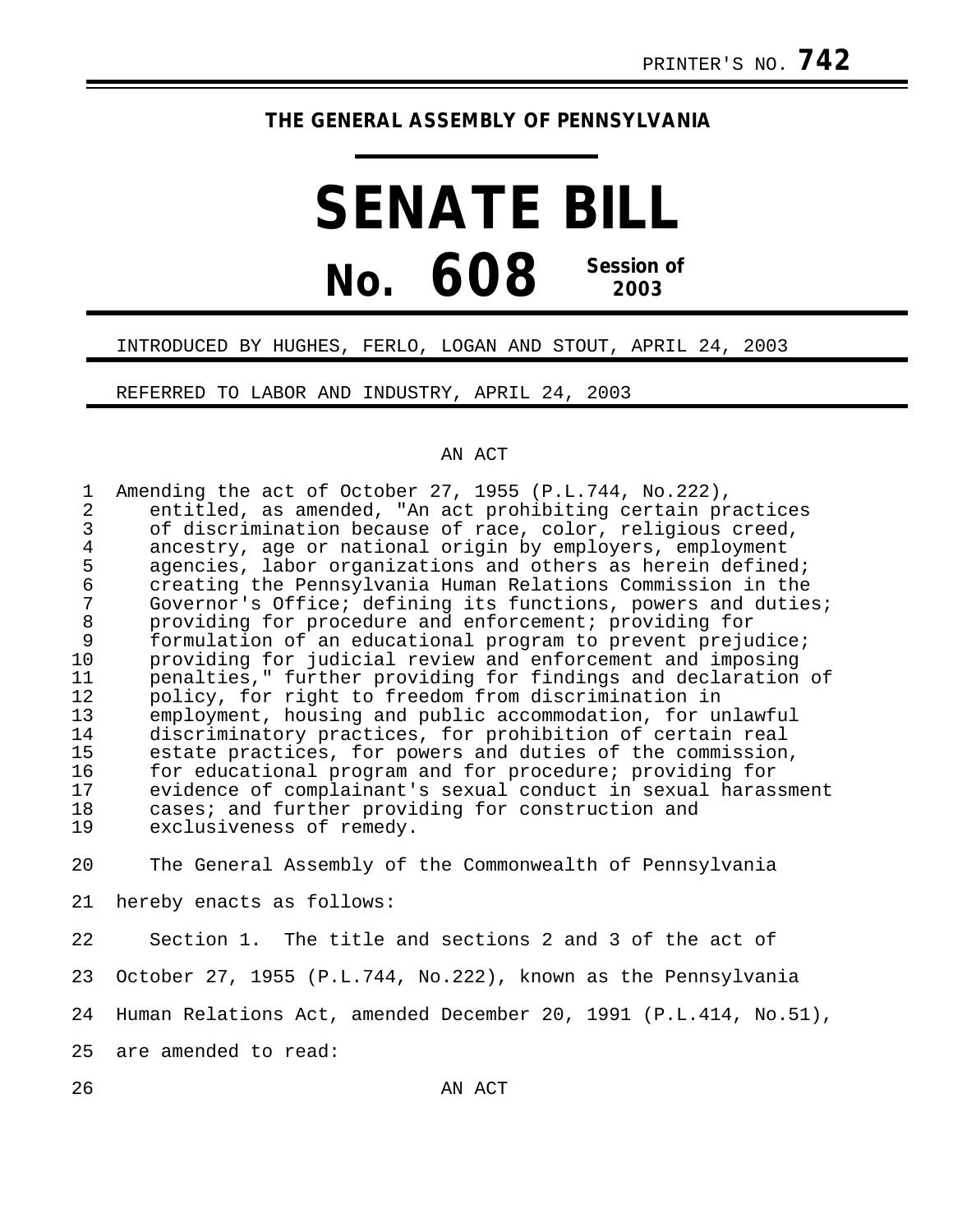1 Prohibiting certain practices of discrimination because of race, 2 color, familial status, religious creed, ancestry, age [or], 3 sex, sexual orientation, gender identity or expression, 4 national origin, handicap or disability by employers, 5 employment agencies, labor organizations and others as herein 6 defined; creating the Pennsylvania Human Relations Commission 7 in the Governor's Office; defining its functions, powers and 8 duties; providing for procedure and enforcement; providing 9 for formulation of an educational program to prevent 10 prejudice; providing for judicial review and enforcement and 11 imposing penalties.

12 Section 2. Findings and Declaration of Policy.--

13 (a) The practice or policy of discrimination against 14 individuals or groups by reason of their race, class, color, 15 familial status, religious creed, ancestry, age, sex, sexual 16 orientation, gender identity or expression, national origin, 17 handicap or disability, use of guide or support animals because 18 of the blindness, deafness or physical handicap of the user or 19 because the user is a handler or trainer of support or guide 20 animals is a matter of concern of the Commonwealth. Such 21 discrimination foments domestic strife and unrest, threatens the 22 rights and privileges of the inhabitants of the Commonwealth, 23 and undermines the foundations of a free democratic state. The 24 denial of equal employment, housing, education and public 25 accommodation opportunities because of such discrimination, and 26 the consequent failure to utilize the productive capacities of 27 individuals to their fullest extent, deprives large segments of 28 the population of the Commonwealth of earnings necessary to 29 maintain decent standards of living, necessitates their resort 30 to public relief and intensifies group conflicts, thereby 20030S0608B0742 - 2 -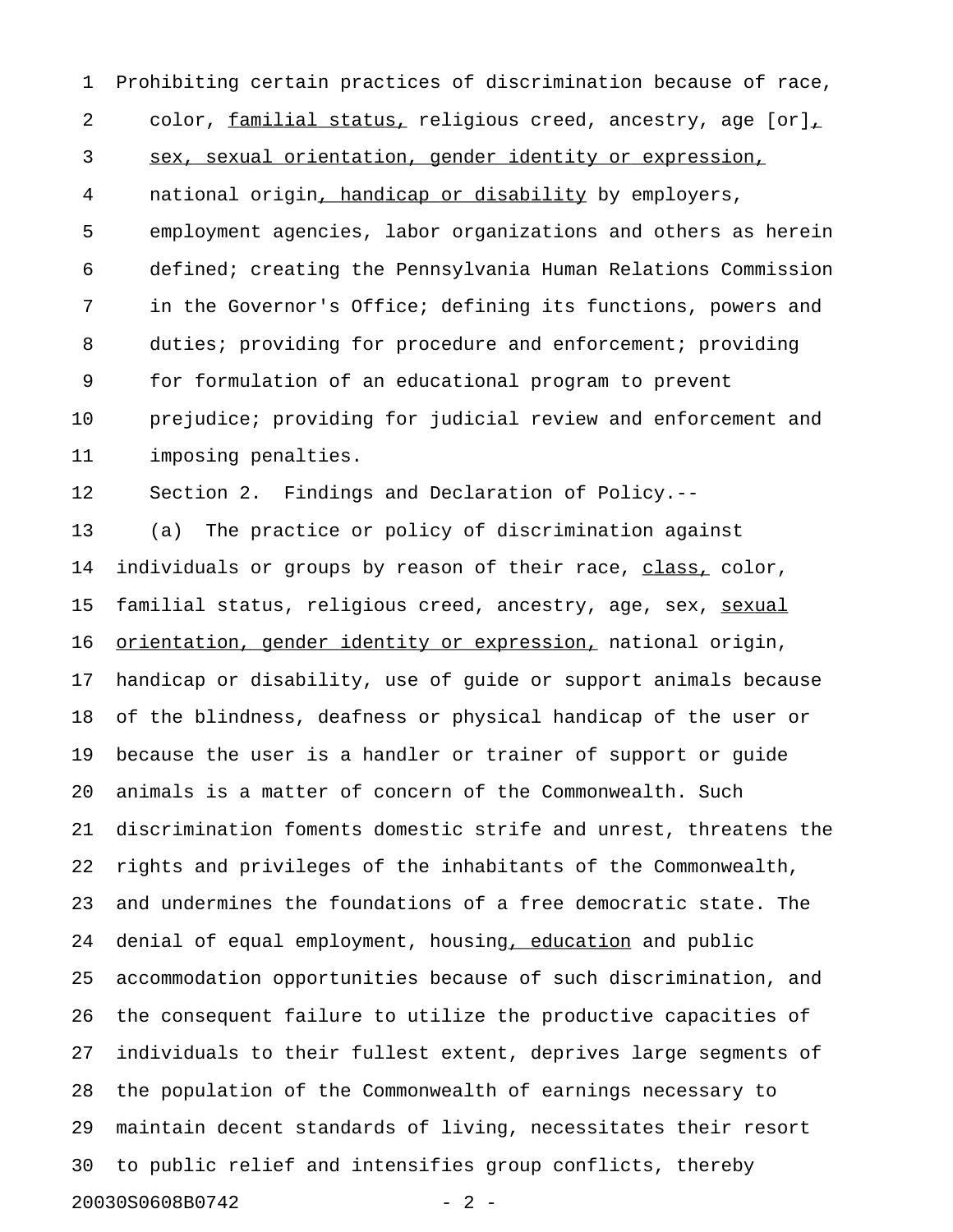1 resulting in grave injury to the public health and welfare, 2 compels many individuals to live in dwellings which are 3 substandard, unhealthful and overcrowded, resulting in racial 4 segregation in public schools and other community facilities, 5 juvenile delinquency and other evils, thereby threatening the 6 peace, health, safety and general welfare of the Commonwealth 7 and its inhabitants.

8 (b) It is hereby declared to be the public policy of this 9 Commonwealth to foster the employment of all individuals in 10 accordance with their fullest capacities regardless of their 11 race, class, color, religious creed, ancestry, age, sex, sexual 12 <u>orientation, gender identity or expression,</u> national origin, 13 handicap or disability, use of guide or support animals because 14 of the blindness, deafness or physical handicap of the user or 15 because the user is a handler or trainer of support or guide 16 animals, and to safeguard their right to obtain and hold 17 employment without such discrimination, to assure equal 18 opportunities to all individuals and to safeguard their rights 19 to public accommodation and to secure housing accommodation and 20 commercial property regardless of race, class, color, familial 21 status, religious creed, ancestry, age, sex, sexual orientation, 22 gender identity or expression, national origin, handicap or 23 disability, use of guide or support animals because of blindness 24 or deafness of the user or because the user is a handler or 25 trainer of guide or support animals.

26 (c) This act shall be deemed an exercise of the police power 27 of the Commonwealth for the protection of the public welfare, 28 prosperity, health and peace of the people of the Commonwealth 29 of Pennsylvania.

30 Section 3. Right to Freedom from Discrimination in 20030S0608B0742 - 3 -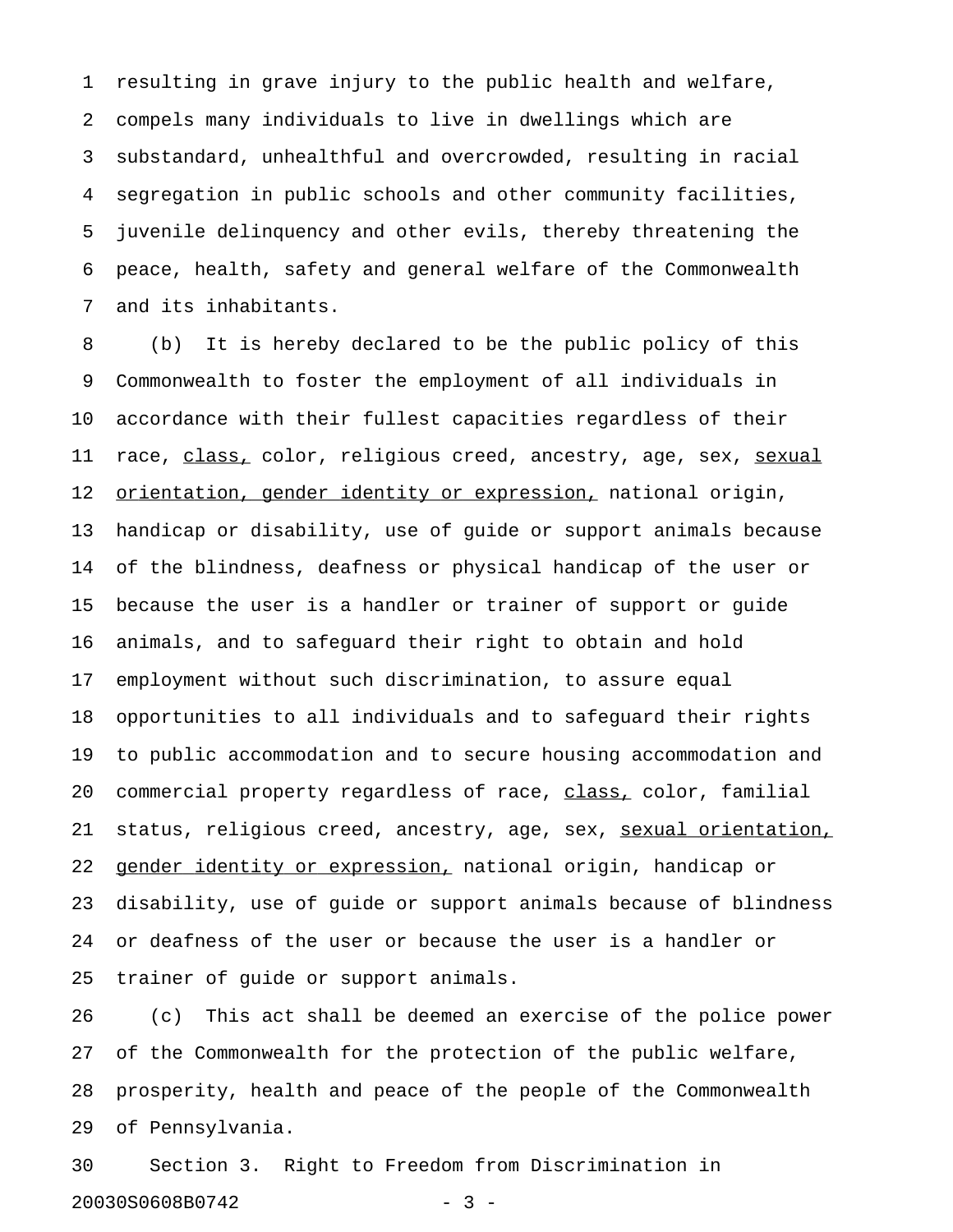1 Employment, Education, Housing and Public Accommodation.--The 2 opportunity for an individual to obtain employment for which 3 [he] the individual is qualified, to obtain a quality education 4 and to obtain all the accommodations, advantages, facilities and 5 privileges of any public accommodation and of any housing 6 accommodation and commercial property without discrimination 7 because of race, class, color, familial status, religious creed, 8 ancestry, handicap or disability, age, sex, sexual orientation, 9 gender identity or expression, national origin, the use of a 10 guide or support animal because of the blindness, deafness or 11 physical handicap of the user or because the user is a handler 12 or trainer of support or guide animals is hereby recognized as 13 and declared to be a civil right which shall be enforceable as 14 set forth in this act. 15 Section 2. Section 4 of the act is amended by adding clauses

16 to read:

17 Section 4. Definitions.--As used in this act unless a 18 different meaning clearly appears from the context:

19 \* \* \*

20 (bb) The term "sexual orientation" means a person's actual 21 or perceived heterosexuality, homosexuality or bisexuality.

22 (cc) The term "gender identity or expression" means a

23 person's self-identification as male or female, distinguished

24 from the person's biological sex.

25 (dd) The term "sex" means the gender of a person, as

26 perceived, presumed or assumed by others, including those who

27 are changing or who have changed their gender identification.

28 Section 3. Section 5 of the act, amended December 20, 1991 29 (P.L.414, No.51), July 12, 1996 (P.L.684, No.117) and June 25, 30 1997 (P.L.326, No.34), is amended to read:

20030S0608B0742 - 4 -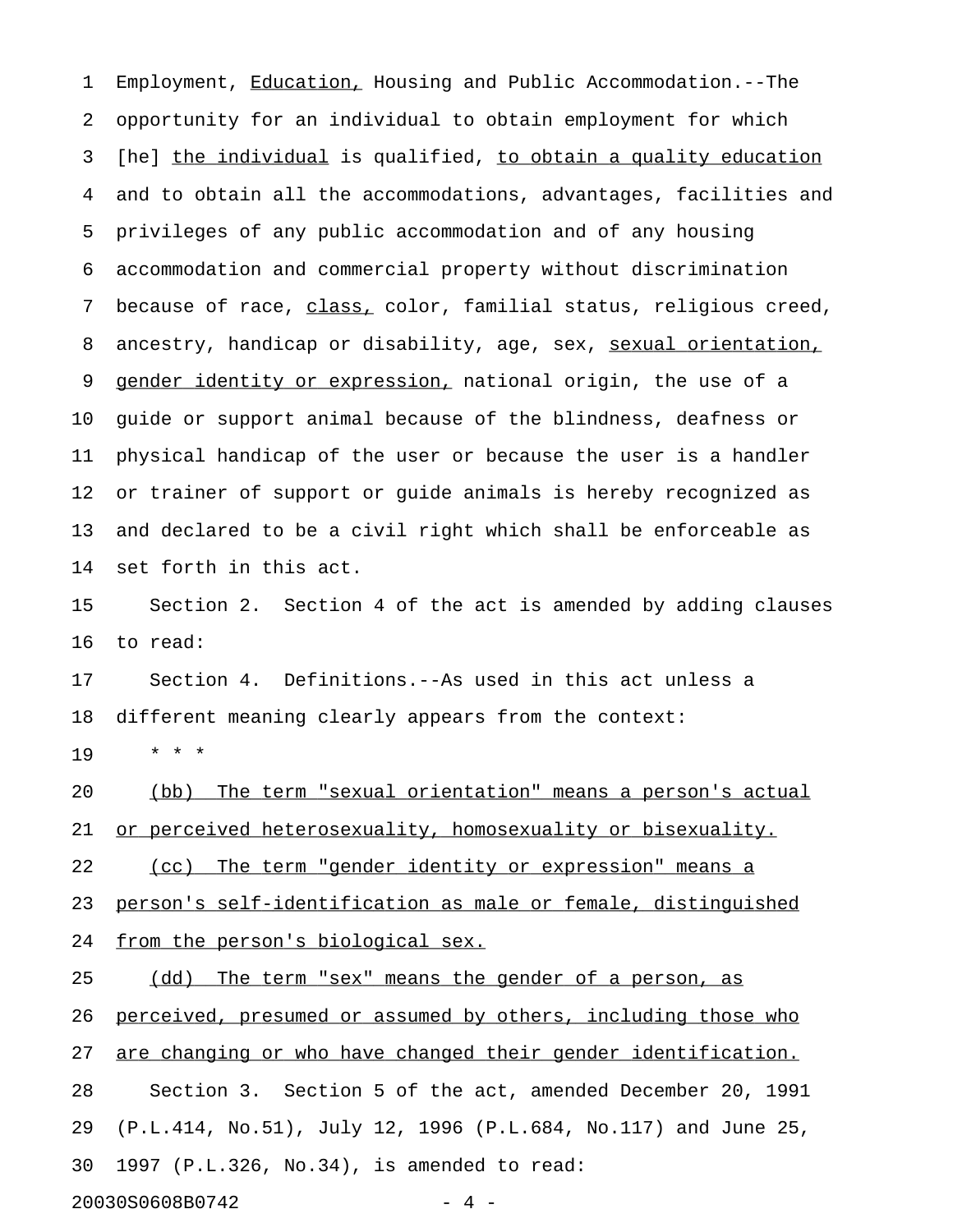1 Section 5. Unlawful Discriminatory Practices.--It shall be 2 an unlawful discriminatory practice, unless based upon a bona 3 fide occupational qualification, or in the case of a fraternal 4 corporation or association, unless based upon membership in such 5 association or corporation, or except where based upon 6 applicable security regulations established by the United States 7 or the Commonwealth of Pennsylvania:

8 (a) For any employer because of the race, color, religious 9 creed, ancestry, age, sex, <u>sexual orientation, gender identity</u> 10 <u>or expression,</u> national origin or non-job related handicap or 11 disability or the use of a guide or support animal because of 12 the blindness, deafness or physical handicap of any individual 13 or independent contractor, to refuse to hire or employ or 14 contract with, or to bar or to discharge from employment such 15 individual or independent contractor, or to otherwise 16 discriminate against such individual or independent contractor 17 with respect to compensation, hire, tenure, terms, conditions or 18 privileges of employment or contract, if the individual or 19 independent contractor is the best able and most competent to 20 perform the services required. The provision of this paragraph 21 shall not apply, to (1) operation of the terms or conditions of 22 any bona fide retirement or pension plan which have the effect 23 of a minimum service requirement, (2) operation of the terms or 24 conditions of any bona fide group or employe insurance plan, (3) 25 age limitations placed upon entry into bona fide apprenticeship 26 programs of two years or more approved by the State 27 Apprenticeship and Training Council of the Department of Labor 28 and Industry, established by the act of July 14, 1961 (P.L.604, 29 No.304), known as "The Apprenticeship and Training Act." 30 Notwithstanding any provision of this clause, it shall not be an 20030S0608B0742 - 5 -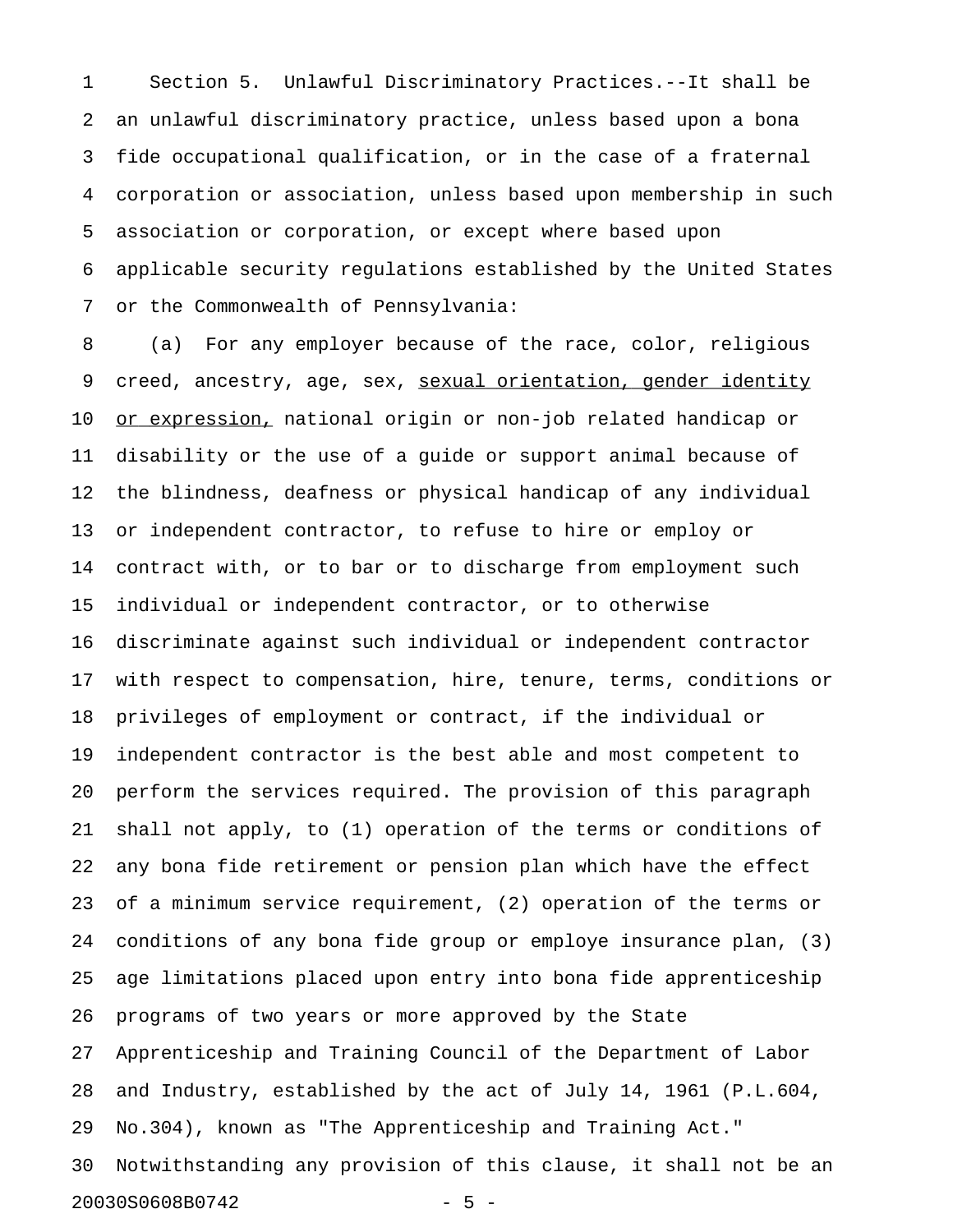1 unlawful employment practice for a religious corporation or 2 association to hire or employ on the basis of sex in those 3 certain instances where sex is a bona fide occupational 4 qualification because of the religious beliefs, practices, or 5 observances of the corporation, or association.

6 (b) For any employer, employment agency or labor 7 organization, prior to the employment, contracting with an 8 independent contractor or admission to membership, to:

9 (1) Elicit any information or make or keep a record of or 10 use any form of application or application blank containing 11 questions or entries concerning the race, color, religious 12 creed, ancestry, age, sex, sexual orientation, gender identity 13 or expression, national origin, past handicap or disability or 14 the use of a guide or support animal because of the blindness, 15 deafness or physical handicap of any applicant for employment or 16 membership. Prior to an offer of employment, an employer may not 17 inquire as to whether an individual has a handicap or disability 18 or as to the severity of such handicap or disability. An 19 employer may inquire as to the individual's ability to perform 20 the essential functions of the employment.

21 (2) Print or publish or cause to be printed or published any 22 notice or advertisement relating to employment or membership 23 indicating any preference, limitation, specification or 24 discrimination based upon race, color, religious creed, 25 ancestry, age, sex, sexual orientation, gender identity or 26 expression, national origin, non-job related handicap or 27 disability or the use of a guide or support animal because of 28 the blindness, deafness or physical handicap of the user. 29 (3) Deny or limit, through a quota system, employment or 30 membership because of race, color, religious creed, ancestry, 20030S0608B0742 - 6 -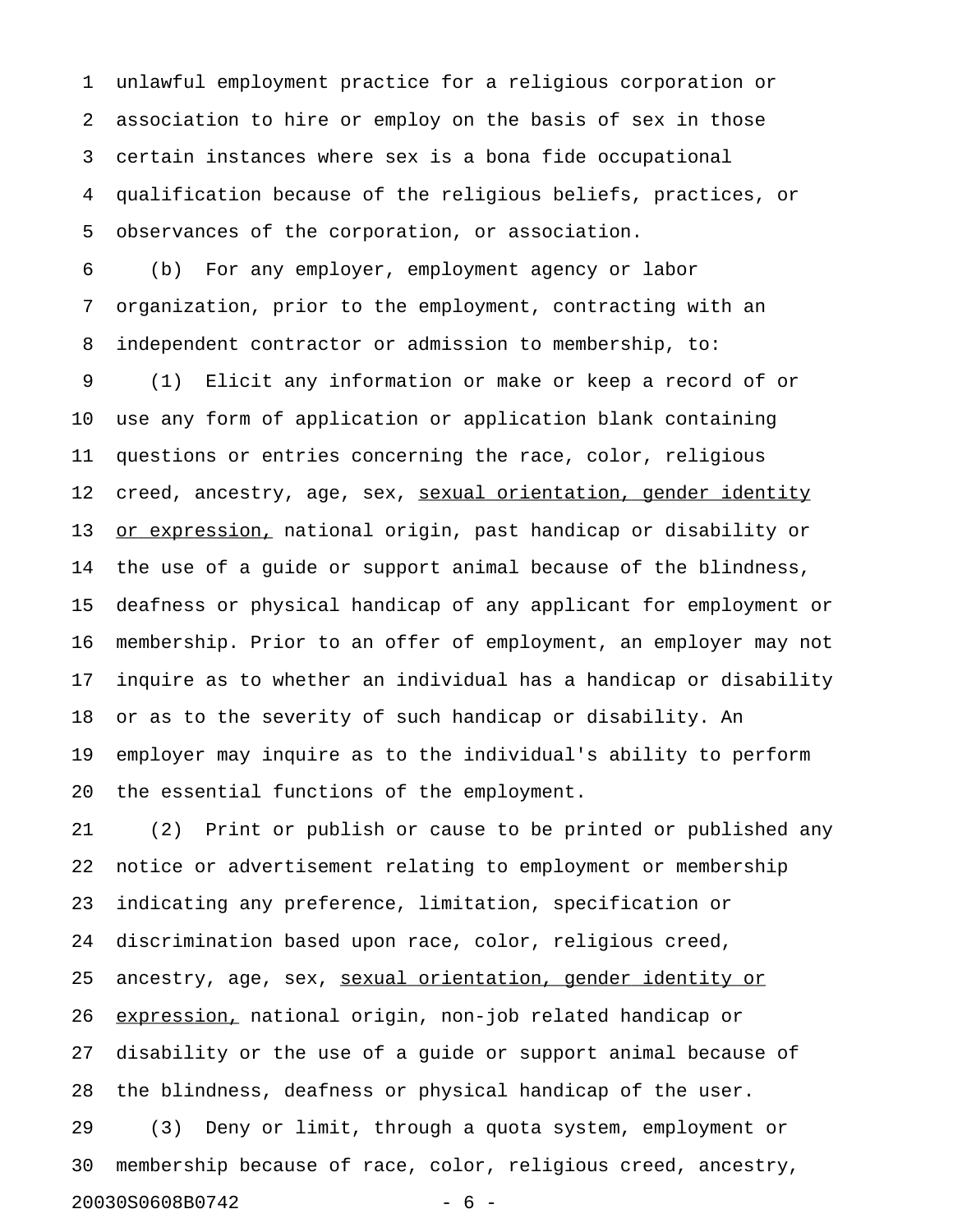1 age, sex, sexual orientation, gender identity or expression, 2 national origin, non-job related handicap or disability, the use 3 of a guide or support animal because of the blindness, deafness 4 or physical handicap of the user or place of birth.

5 (4) Substantially confine or limit recruitment or hiring of 6 individuals, with intent to circumvent the spirit and purpose of 7 this act, to any employment agency, employment service, labor 8 organization, training school or training center or any other 9 employe-referring source which services individuals who are 10 predominantly of the same race, color, religious creed, 11 ancestry, age, sex, sexual orientation, gender identity or 12 expression, national origin or non-job related handicap or 13 disability.

14 (5) Deny employment because of a prior handicap or 15 disability.

16 Nothing in clause (b) of this section shall bar any 17 institution or organization for handicapped or disabled persons 18 from limiting or giving preference in employment or membership 19 to handicapped or disabled persons.

20 (c) For any labor organization because of the race, color, 21 religious creed, ancestry, age, sex, sexual orientation, gender 22 identity or expression, national origin, non-job related 23 handicap or disability or the use of a guide or support animal 24 because of the blindness, deafness or physical handicap of any 25 individual to deny full and equal membership rights to any 26 individual or otherwise to discriminate against such individuals 27 with respect to hire, tenure, terms, conditions or privileges of 28 employment or any other matter, directly or indirectly, related 29 to employment.

30 (d) For any person, employer, employment agency or labor 20030S0608B0742 - 7 -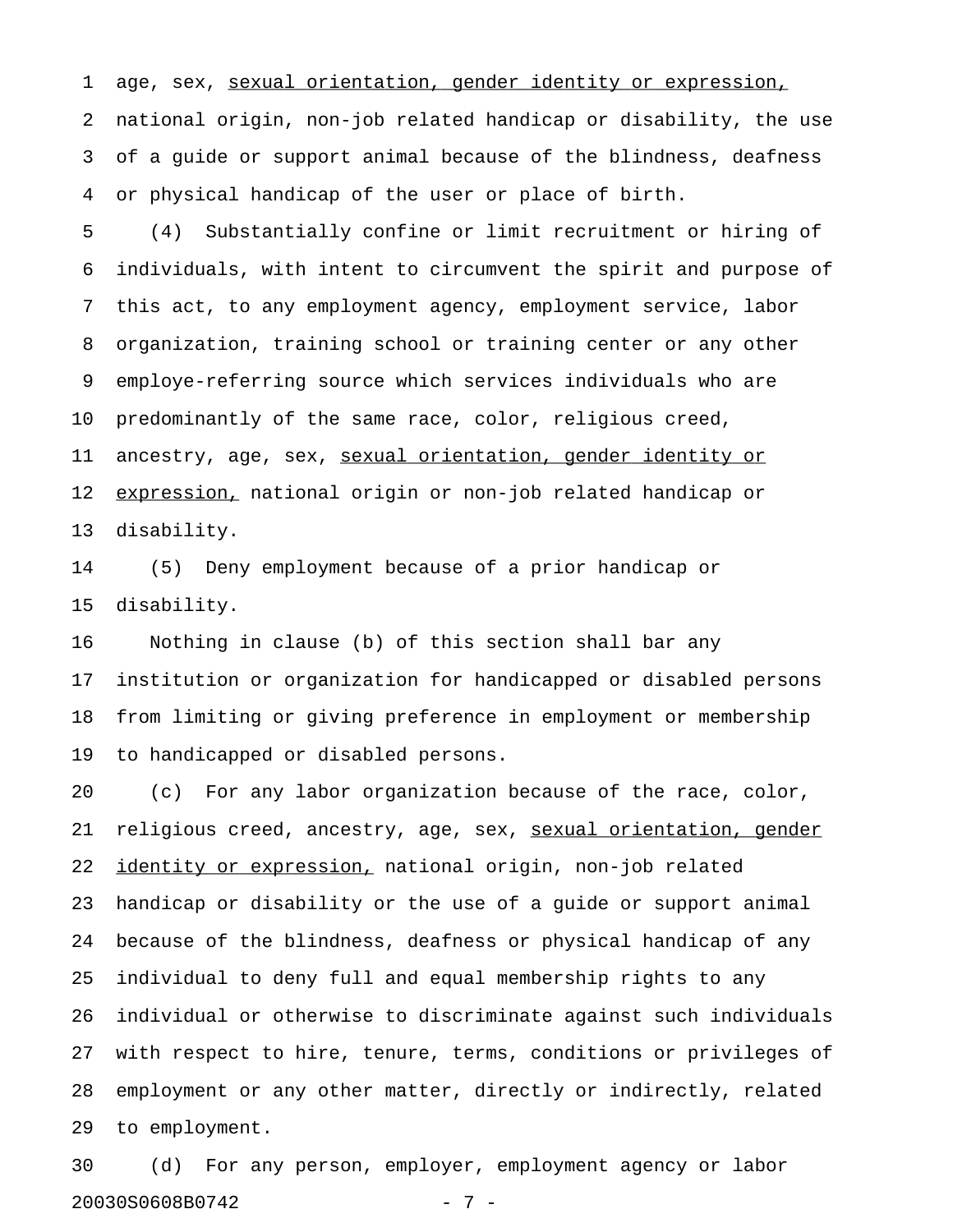1 organization to discriminate in any manner against any 2 individual because such individual has opposed any practice 3 forbidden by this act, or because such individual has made a 4 charge, testified or assisted, in any manner, in any 5 investigation, proceeding or hearing under this act.

6 (e) For any person, employer, employment agency, labor 7 organization or employe, to aid, abet, incite, compel or coerce 8 the doing of any act declared by this section to be an unlawful 9 discriminatory practice, or to obstruct or prevent any person 10 from complying with the provisions of this act or any order 11 issued thereunder, or to attempt, directly or indirectly, to 12 commit any act declared by this section to be an unlawful 13 discriminatory practice.

14 (f) For any employment agency to fail or refuse to classify 15 properly, refer for employment or otherwise to discriminate 16 against any individual because of his race, color, religious 17 creed, ancestry, age, sex, sexual orientation, gender identity 18 or expression, national origin, non-job related handicap or 19 disability or the use of a guide or support animal because of 20 the blindness, deafness or physical handicap of the user. 21 (g) For any individual seeking employment to publish or 22 cause to be published any advertisement which in any manner 23 expresses a limitation or preference as to the race, color, 24 religious creed, ancestry, age, sex, sexual orientation, gender 25 identity or expression, national origin, non-job related 26 handicap or disability or the use of a guide or support animal 27 because of the blindness, deafness or physical handicap of any 28 prospective employer.

29 (h) For any person to:

30 (1) Refuse to sell, lease, finance or otherwise to deny or 20030S0608B0742 - 8 -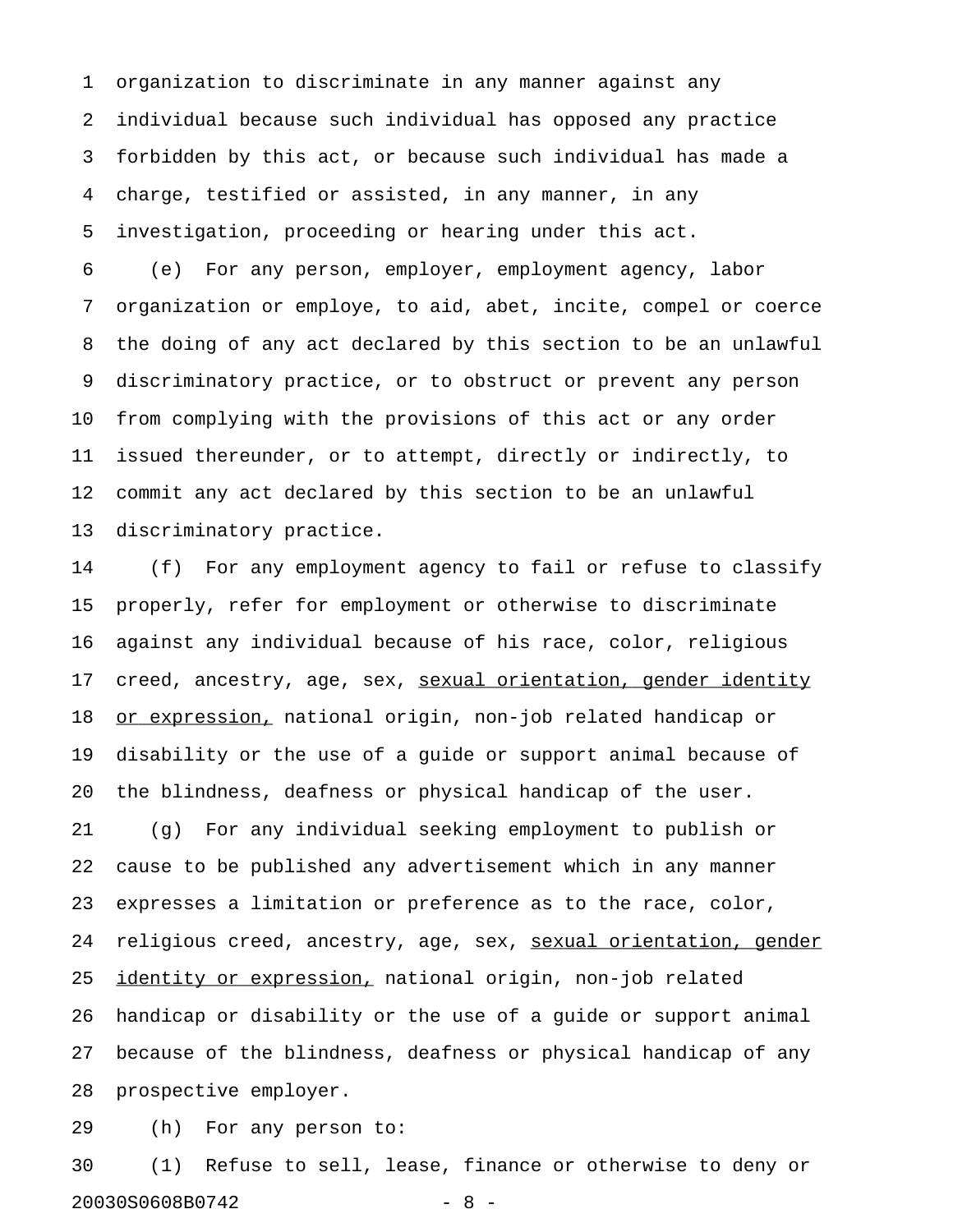1 withhold any housing accommodation or commercial property from 2 any person because of the race, color, familial status, age, 3 religious creed, ancestry, sex, sexual orientation, gender 4 identity or expression, national origin or handicap or 5 disability of any person, prospective owner, occupant or user of 6 such housing accommodation or commercial property, or to refuse 7 to lease any housing accommodation or commercial property to any 8 person due to use of a guide animal because of the blindness or 9 deafness of the user, use of a support animal because of a 10 physical handicap of the user or because the user is a handler 11 or trainer of support or guide animals or because of the 12 handicap or disability of an individual with whom the person is 13 known to have a relationship or association.

14 (1.1) Evict or attempt to evict an occupant of any housing 15 accommodation before the end of the term of a lease because of 16 pregnancy or the birth of a child.

17 (2) Refuse to lend money, whether or not secured by mortgage 18 or otherwise for the acquisition, construction, rehabilitation, 19 repair or maintenance of any housing accommodation or commercial 20 property or otherwise withhold financing of any housing 21 accommodation or commercial property from any person because of 22 the race, color, familial status, age, religious creed, 23 ancestry, sex, sexual orientation, gender identity or 24 expression, national origin, handicap or disability of any 25 person, the use of a guide or support animal because of the 26 blindness, deafness or physical handicap of the user or because 27 the user is a handler or trainer of support or guide animals or 28 because of the handicap or disability of an individual with whom 29 the person is known to have a relationship or association.

30 (3) Discriminate against any person in the terms or 20030S0608B0742 - 9 -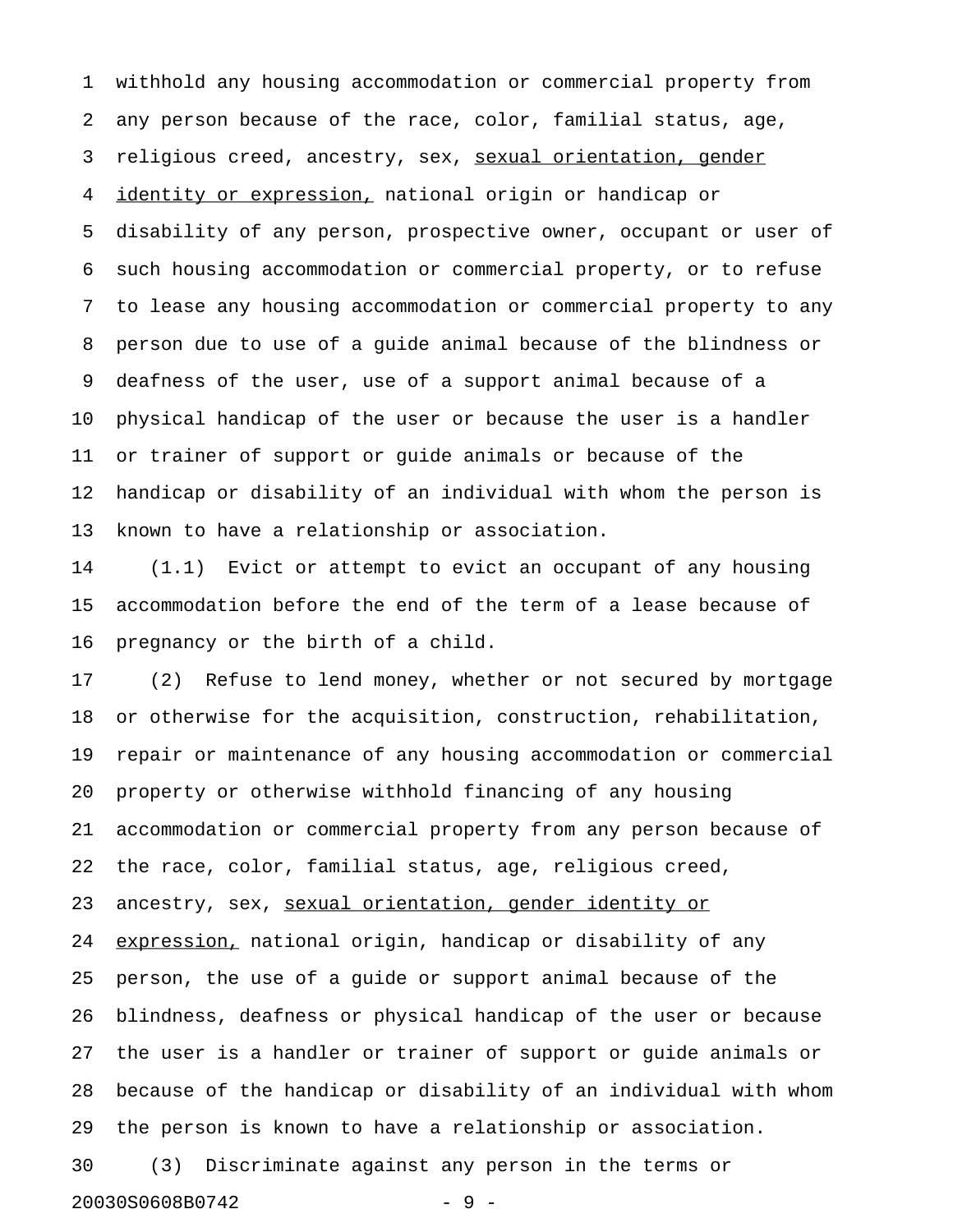1 conditions of selling or leasing any housing accommodation or 2 commercial property or in furnishing facilities, services or 3 privileges in connection with the ownership, occupancy or use of 4 any housing accommodation or commercial property because of the 5 race, color, familial status, age, religious creed, ancestry, 6 sex, sexual orientation, gender identity or expression, national 7 origin, handicap or disability of any person, the use of a guide 8 or support animal because of the blindness, deafness or physical 9 handicap of the user or because the user is a handler or trainer 10 of support or guide animals or because of the handicap or 11 disability of an individual with whom the person is known to 12 have a relationship or association.

13 (3.1) Refuse to permit, at the expense of a person with a 14 handicap, reasonable modifications of existing premises occupied 15 or to be occupied by such person if such modifications may be 16 necessary to afford such person full enjoyment of the premises, 17 except that, in the case of a rental, the landlord may, where it 18 is reasonable to do so, grant permission for a modification if 19 the renter agrees to restore the interior of the premises to the 20 condition that existed before the modification, with reasonable 21 wear and tear excepted.

22 (3.2) Refuse to make reasonable accommodations in rules, 23 policies, practices or services when such accommodations may be 24 necessary to afford such person equal opportunity to use and 25 enjoy a housing accommodation.

26 (4) Discriminate against any person in the terms or 27 conditions of any loan of money, whether or not secured by 28 mortgage or otherwise for the acquisition, construction, 29 rehabilitation, repair or maintenance of housing accommodation 30 or commercial property because of the race, color, familial 20030S0608B0742 - 10 -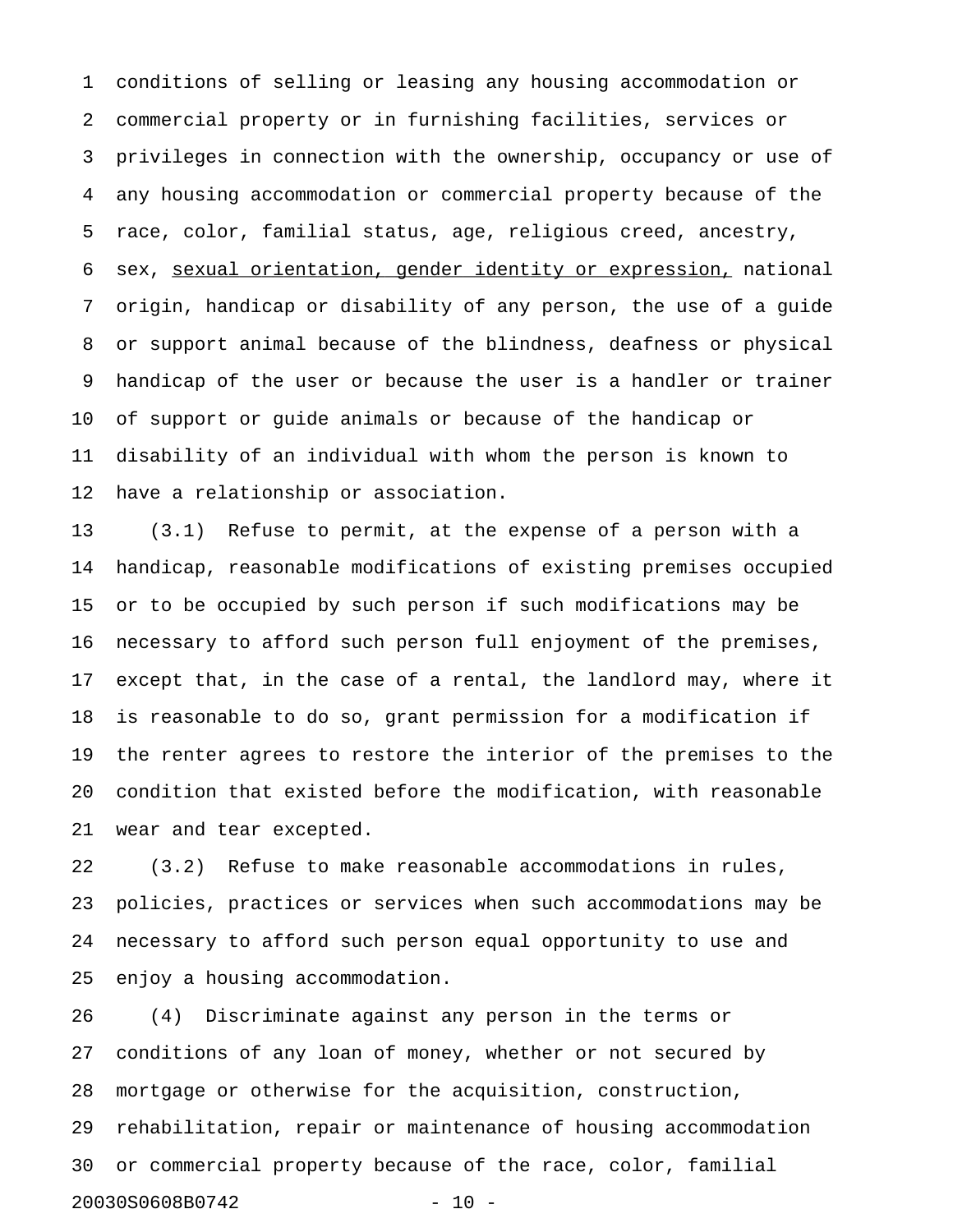1 status, age, religious creed, ancestry, sex, sexual orientation, 2 gender identity or expression, national origin or handicap or 3 disability of any person, the use of a guide or support animal 4 because of the blindness, deafness or physical handicap of the 5 user or because the user is a handler or trainer of guide or 6 support animals or because of the handicap or disability of an 7 individual with whom the person is known to have a relationship 8 or association.

9 (5) Print, publish or circulate any statement or 10 advertisement: (i) relating to the sale, lease or acquisition of 11 any housing accommodation or commercial property or the loan of 12 money, whether or not secured by mortgage, or otherwise for the 13 acquisition, construction, rehabilitation, repair or maintenance 14 of any housing accommodation or commercial property which 15 indicates any preference, limitation, specification, or 16 discrimination based upon race, color, familial status, age, 17 religious creed, ancestry, sex, sexual orientation, gender 18 identity or expression, national origin, handicap or disability 19 or because of the handicap or disability of an individual with 20 whom the person is known to have a relationship or association, 21 or (ii) relating to the sale, lease or acquisition of any 22 housing accommodation or commercial property which indicates any 23 preference, limitation, specification or discrimination based 24 upon use of a guide or support animal because of the blindness, 25 deafness or physical handicap of the user or because the user is 26 a handler or trainer of support or guide animals.

27 (6) Make any inquiry, elicit any information, make or keep 28 any record or use any form of application, containing questions 29 or entries concerning race, color, familial status, age, 30 religious creed, ancestry, sex, sexual orientation, gender 20030S0608B0742 - 11 -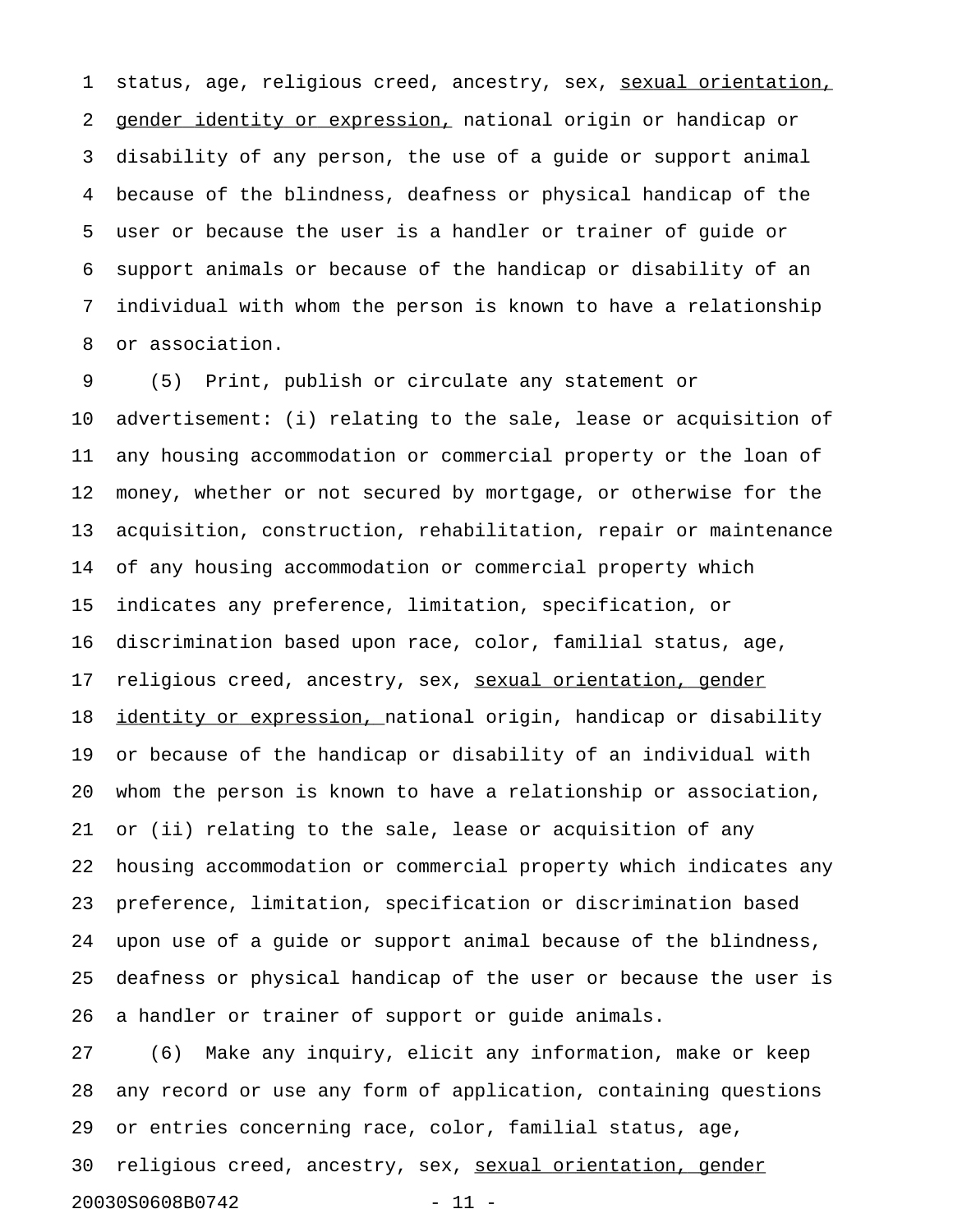1 identity or expression, national origin, handicap or disability 2 or because of the handicap or disability of an individual with 3 whom the person is known to have a relationship or association 4 in connection with the sale or lease of any housing 5 accommodation or commercial property or loan of any money, 6 whether or not secured by mortgage or otherwise for the 7 acquisition, construction, rehabilitation, repair or maintenance 8 of any housing accommodation or commercial property, or to make 9 any inquiry, elicit any information, make or keep any record or 10 use any form of application, containing questions or entries 11 concerning the use of a guide or support animal because of the 12 blindness, deafness or physical handicap of the user or because 13 the user is a handler or trainer of support or guide animals, in 14 connection with the lease of any housing accommodation or 15 commercial property.

16 (7) Construct, operate, offer for sale, lease or rent or 17 otherwise make available housing or commercial property which is 18 not accessible.

19 (8) Discriminate in real estate-related transactions, as 20 described by and subject to the following:

21 (i) It shall be unlawful for any person or other entity 22 whose business includes engaging in real estate-related 23 transactions to discriminate against any person in making 24 available such a transaction or in the terms or conditions of 25 such a transaction because of race, color, religious creed, 26 ancestry, national origin, sex, sexual orientation, gender 27 identity or expression, age, handicap or disability, use of a 28 guide or support animal because of a physical handicap or 29 because the user is a handler or trainer of guide or support 30 animals or familial status.

20030S0608B0742 - 12 -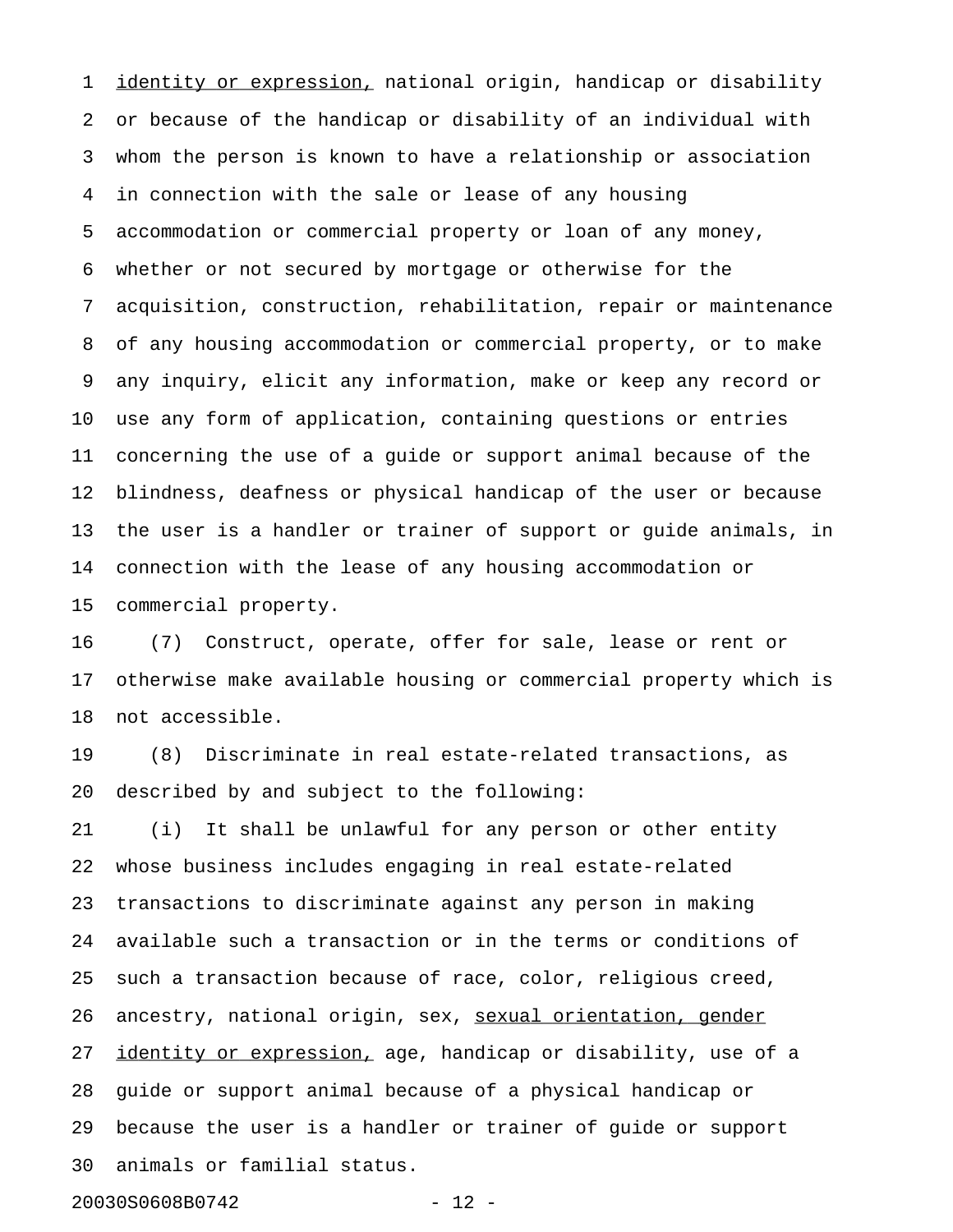1 (ii) Nothing in this act prohibits a person engaged in the 2 business of furnishing appraisals of real property to take into 3 consideration factors other than race, color, religious creed, 4 ancestry, national origin, sex, sexual orientation, gender 5 identity or expression, age, handicap or disability, use of a 6 guide or support animal because of a physical handicap or 7 because the user is a handler or trainer of guide or support 8 animals or familial status.

9 (9) Nothing in this clause, regarding age or familial 10 status, shall apply with respect to housing for older persons. A 11 person shall not be held personally liable for monetary damages 12 for a violation of this act if the person reasonably relied, in 13 good faith, on the application of the exemption of this 14 subclause. A person may only prove good faith reliance on the 15 application of the exemption of this subclause by proving that 16 at the time of the act complained of all of the following 17 applied:

18 (i) The person had no actual knowledge that the housing was 19 not eligible for exemption under this subclause.

20 (ii) The owner or manager of the housing had stated 21 formally, in writing, that the housing complied with the 22 requirements for exemption under this subclause.

23 (10) Nothing in this clause shall bar any religious or 24 denominational institution or organization or any charitable or 25 educational organization which is operated, supervised or 26 controlled by or in connection with a religious organization or 27 any bona fide private or fraternal organization from giving 28 preference to persons of the same religion or denomination or to 29 members of such private or fraternal organization or from making 30 such selection as is calculated by such organization to promote 20030S0608B0742 - 13 -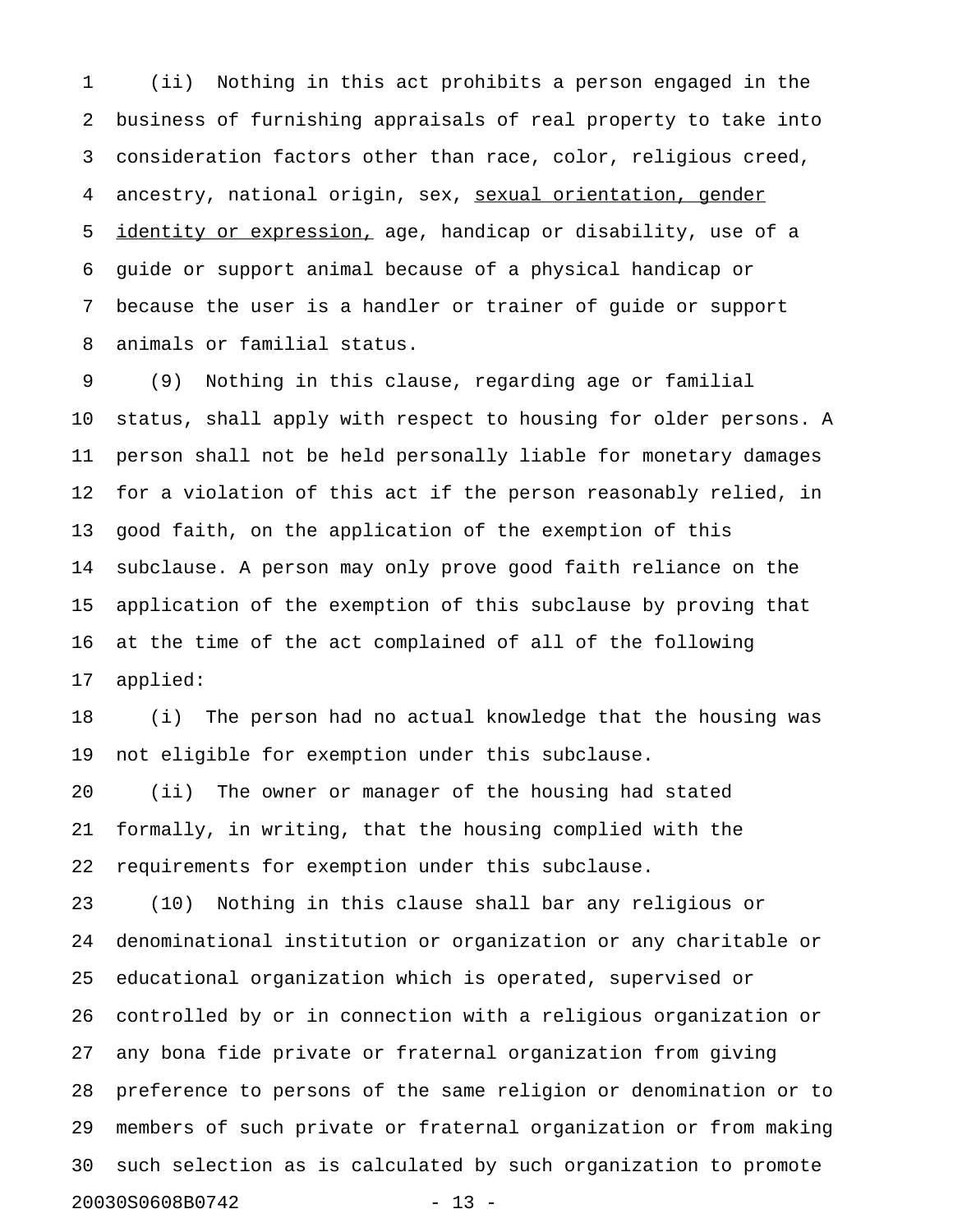1 the religious principles or the aims, purposes or fraternal 2 principles for which it is established or maintained. Nor shall 3 it apply to the rental of rooms in a landlord-occupied rooming 4 house with a common entrance, nor with respect to discrimination 5 based on sex, the advertising, rental or leasing of housing 6 accommodations in a single-sex dormitory or rooms in one's 7 personal residence in which common living areas are shared. 8 (11) Nothing in this act limits the applicability of the 9 Fair Housing Act and reasonable State or local restrictions on 10 the maximum number of occupants permitted to occupy a dwelling 11 or a reasonable restriction relating to health or safety 12 standards or business necessity. Owners and managers of 13 dwellings may develop and implement reasonable occupancy and 14 safety standards based on factors such as the number and size of 15 sleeping areas or bedrooms and the overall size of a dwelling 16 unit so long as the standards do not violate the Fair Housing 17 Act or State or local restrictions.

18 (i) For any person being the owner, lessee, proprietor, 19 manager, superintendent, agent or employe of any public 20 accommodation, resort or amusement to:

21 (1) Refuse, withhold from, or deny to any person because of 22 his race, color, sex, sexual orientation, gender identity or 23 expression, religious creed, ancestry, national origin or 24 handicap or disability, or to any person due to use of a guide 25 or support animal because of the blindness, deafness or physical 26 handicap of the user or because the user is a handler or trainer 27 of support or guide animals, either directly or indirectly, any 28 of the accommodations, advantages, facilities or privileges of 29 such public accommodation, resort or amusement.

30 (2) Publish, circulate, issue, display, post or mail, either 20030S0608B0742 - 14 -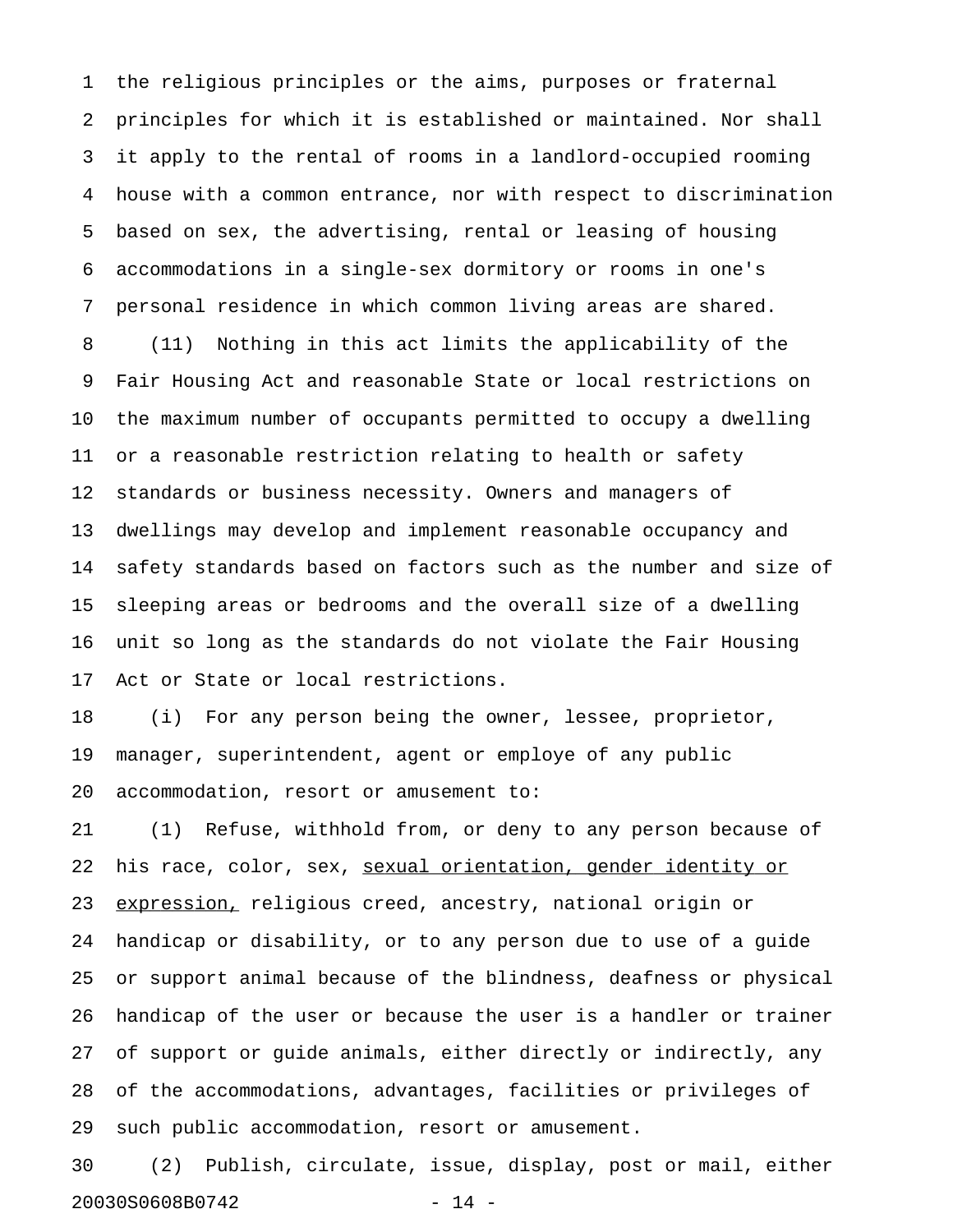1 directly or indirectly, any written or printed communication, 2 notice or advertisement to the effect that any of the 3 accommodations, advantages, facilities and privileges of any 4 such place shall be refused, withheld from or denied to any 5 person on account of race, color, religious creed, sex, sexual 6 orientation, gender identity or expression, ancestry, national 7 origin or handicap or disability, or to any person due to use of 8 a guide or support animal because of the blindness, deafness or 9 physical handicap of the user, or because the user is a handler 10 or trainer of support or guide animals, or that the patronage or 11 custom thereat of any person, belonging to or purporting to be 12 of any particular race, color, religious creed, sex, sexual 13 orientation, gender identity or expression, ancestry, national 14 origin or handicap or disability, or to any person due to use of 15 a guide or support animal because of the blindness, deafness or 16 physical handicap of the user or because the user is a handler 17 or trainer of support or guide animals, is unwelcome, 18 objectionable or not acceptable, desired or solicited. 19 (3) Exclude or otherwise deny equal goods, services, 20 facilities, privileges, advantages, accommodations or other 21 opportunities to a person because of the handicap or disability 22 of an individual with whom the person is known to have a

23 relationship or association.

24 (4) Construct, operate or otherwise make available such 25 place of public accommodation, resort or amusement which is not 26 accessible.

27 (j) For any person subject to the act to fail to post and 28 exhibit prominently in [his] the person's place of business any 29 fair practices notice prepared and distributed by the 30 Pennsylvania Human Relations Commission. The notice shall \_\_\_\_\_\_\_\_\_\_\_\_\_\_\_\_ 20030S0608B0742 - 15 -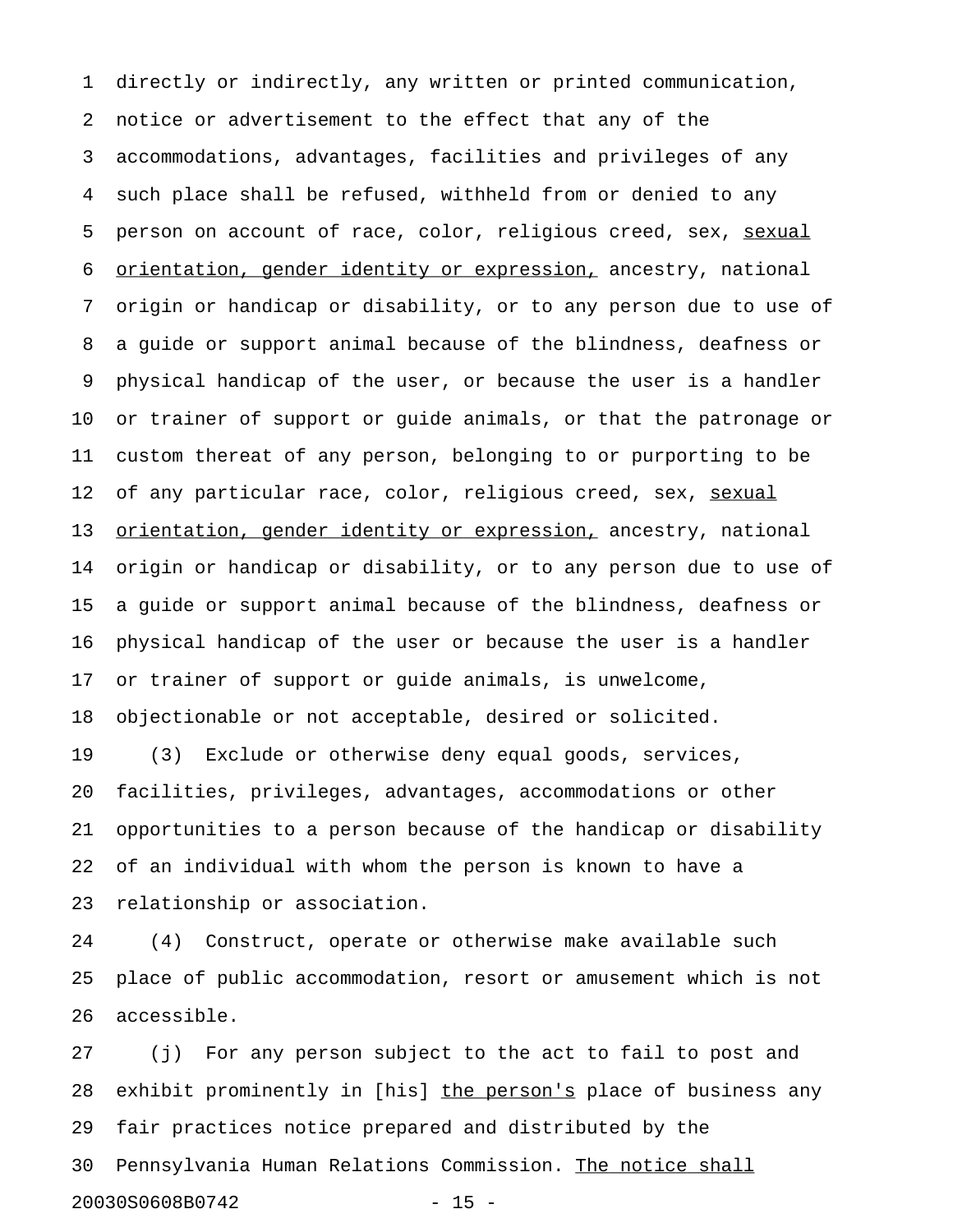1 include a section that specifically defines sexual harassment

2 and lists it among the prohibited and unfair practices.

3 (k) For any employer to discriminate against an employe or a 4 prospective employe because the employe only has a diploma based 5 on passing a general educational development test as compared to 6 a high school diploma. However, should vocational technical 7 training or other special training be required with regard to a 8 specific position, then such training or special training may be 9 considered by the employer.

10 (l) To exclude or otherwise deny equal jobs or benefits to a 11 person because of the handicap or disability of an individual 12 with whom the person is known to have a relationship or 13 association.

14 This section of the act shall not be construed to prohibit 15 the refusal to hire or the dismissal of a person who is not able 16 to function properly in the job applied for or engaged in. 17 Section 4. Sections 5.3 and 7 of the act, amended December 18 20, 1991 (P.L.414, No.51), are amended to read: 19 Section 5.3. Prohibition of Certain Real Estate Practices.-- 20 It shall be an unlawful discriminatory practice for any person 21 to:

22 (a) Induce, solicit or attempt to induce or solicit for 23 commercial profit any listing, sale or transaction involving any 24 housing accommodation or commercial property by representing 25 that such housing accommodation or commercial property is within 26 any neighborhood, community or area adjacent to any other area 27 in which there reside, or do not reside, persons of a particular 28 race, color, familial status, age, religious creed, ancestry, 29 sex, sexual orientation, gender identity or expression, national 30 origin, handicap or disability, or who are guide or support 20030S0608B0742 - 16 -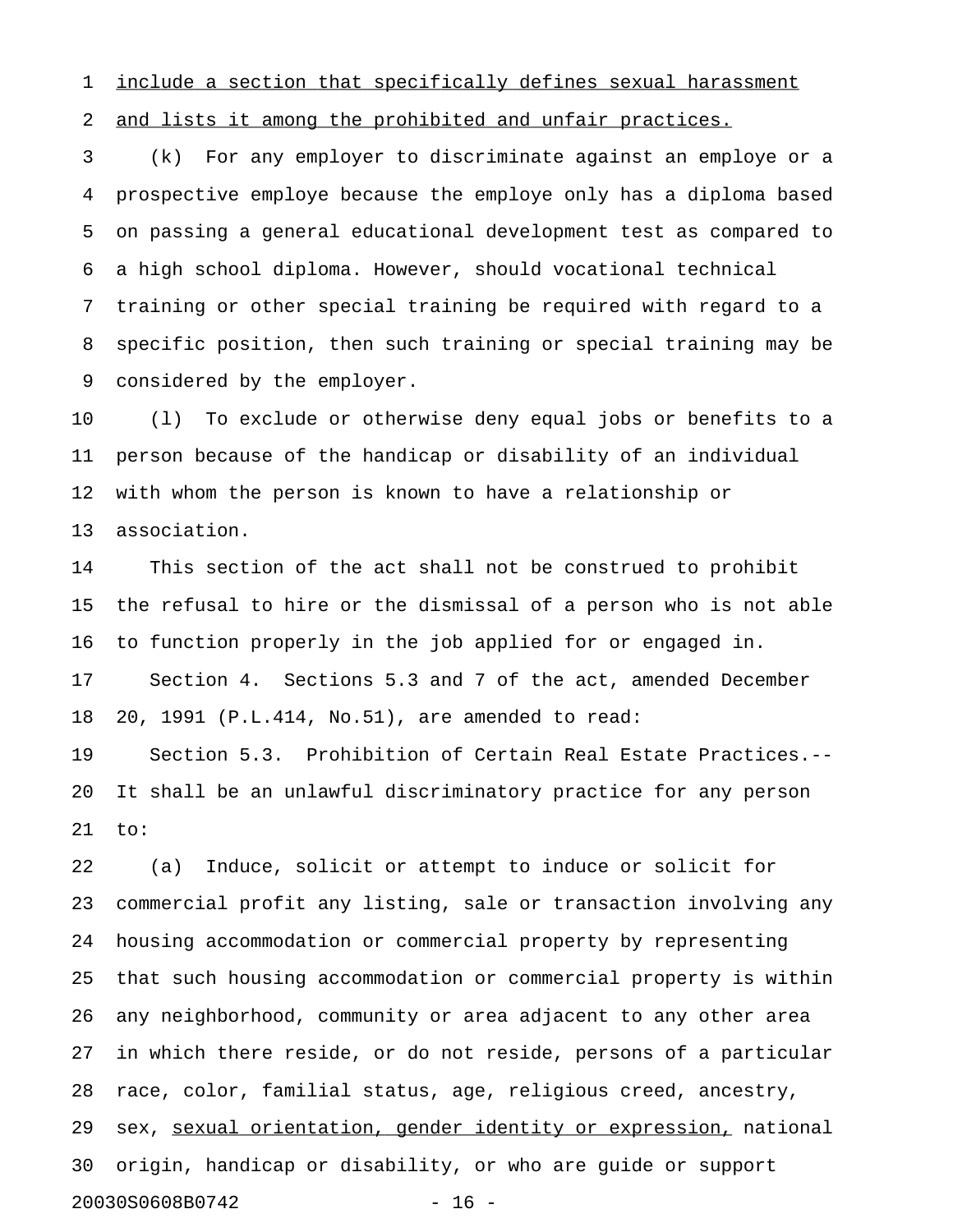1 animal dependent.

2 (b) Discourage, or attempt to discourage, for commercial 3 profit, the purchase or lease of any housing accommodation or 4 commercial property by representing that such housing 5 accommodation or commercial property is within any neighborhood, 6 community or area adjacent to any other area in which there 7 reside, or may in the future reside in increased or decreased 8 numbers, persons of a particular race, color, familial status, 9 age, religious creed, ancestry, sex, <u>sexual orientation, gender</u> 10 identity or expression, national origin, handicap or disability, 11 or who are guide or support animal dependent.

12 (c) Misrepresent, create or distort a circumstance, 13 condition or incident for the purpose of fostering the 14 impression or belief, on the part of any owner, occupant or 15 prospective owner or occupant of any housing accommodation or 16 commercial property, that such housing accommodation or 17 commercial property is within any neighborhood, community or 18 area adjacent to any other area which would be adversely 19 impacted by the residence, or future increased or decreased 20 residence, of persons of a particular race, color, familial 21 status, age, religious creed, ancestry, sex, sexual orientation, 22 gender identity or expression, national origin, handicap or 23 disability, or who are guide or support animal dependent within 24 such neighborhood, community or area.

25 (d) In any way misrepresent or otherwise misadvertise within 26 a neighborhood or community, whether or not in writing, that any 27 housing accommodation or commercial property within such 28 neighborhood or community is available for inspection, sale, 29 lease, sublease or other transfer, in any context where such 30 misrepresentation or misadvertising would have the effect of 20030S0608B0742 - 17 -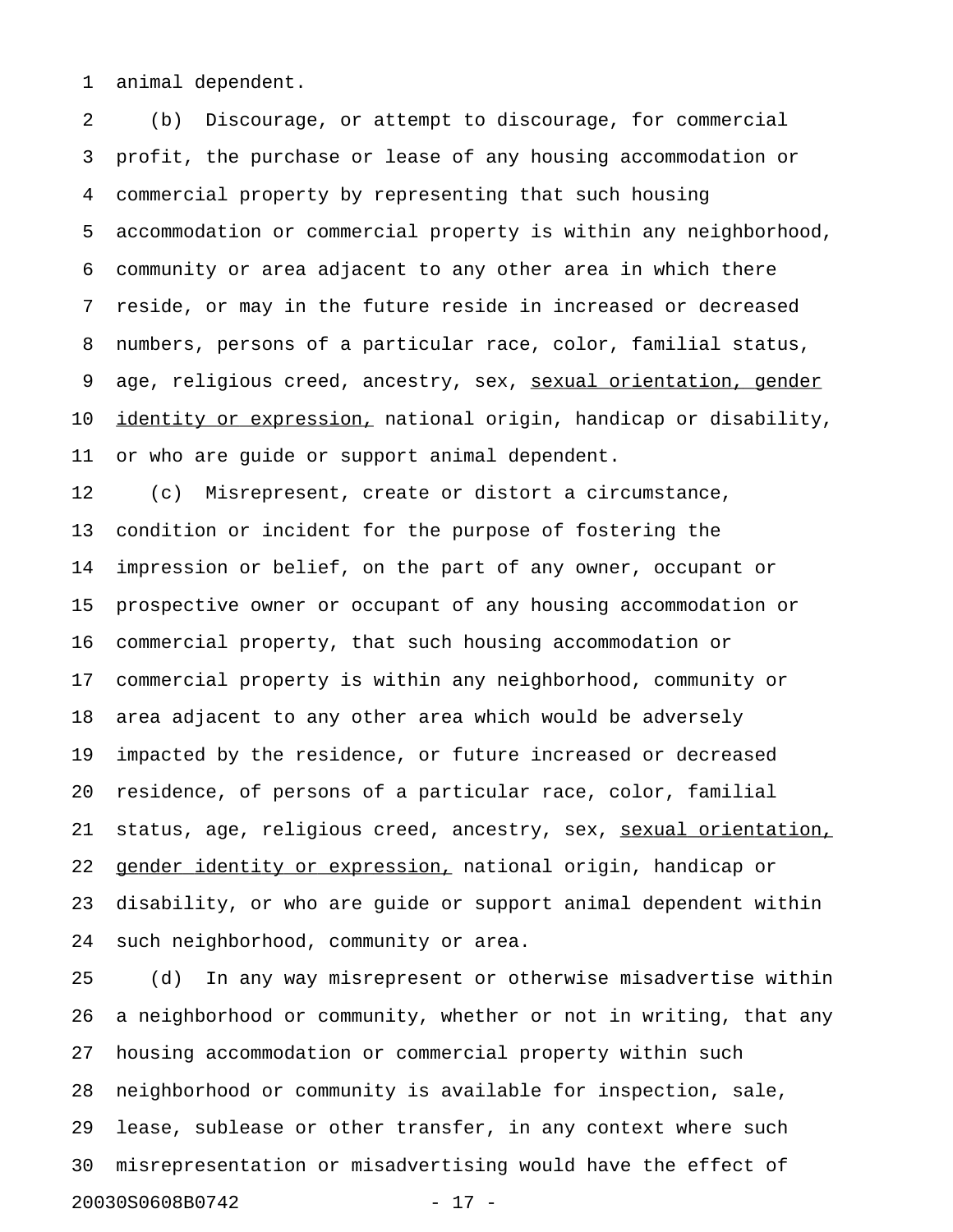1 fostering an impression or belief that there has been or will be 2 an increase in real estate activity within such neighborhood or 3 community due to the residence, or anticipated increased or 4 decreased residence, of persons of a particular race, color, 5 familial status, age, religious creed, ancestry, sex, sexual 6 orientation, gender identity or expression, national origin, 7 handicap or disability, or the use of a guide or support animal 8 because of the blindness, deafness or physical handicap of the 9 user.

10 Section 7. Powers and Duties of the Commission.--The 11 Commission shall have the following powers and duties: 12 (a) To establish and maintain a central office in the City 13 of Harrisburg.

14 (b) To meet and function at any place within the 15 Commonwealth.

16 (c) To appoint such attorneys and permanent hearing 17 examiners and other employes and agents as it may deem 18 necessary, fix their compensation within the limitations 19 provided by law, and prescribe their duties. Permanent hearing 20 examiners shall perform no duties inconsistent with their duties 21 and responsibilities as permanent hearing examiners. 22 (c.1) To conduct mandatory training seminars on the 23 Pennsylvania Human Relations Act and other applicable Federal 24 and State law, procedures and rules for all investigative

25 personnel.

26 (c.2) To afford complainants and respondents the opportunity 27 for comments after the final disposition of a complaint. These 28 comments shall be provided to the Commission members.

29 (c.3) To appoint attorneys to perform the following 30 functions: (1) render legal advice to Commission members on 20030S0608B0742 - 18 -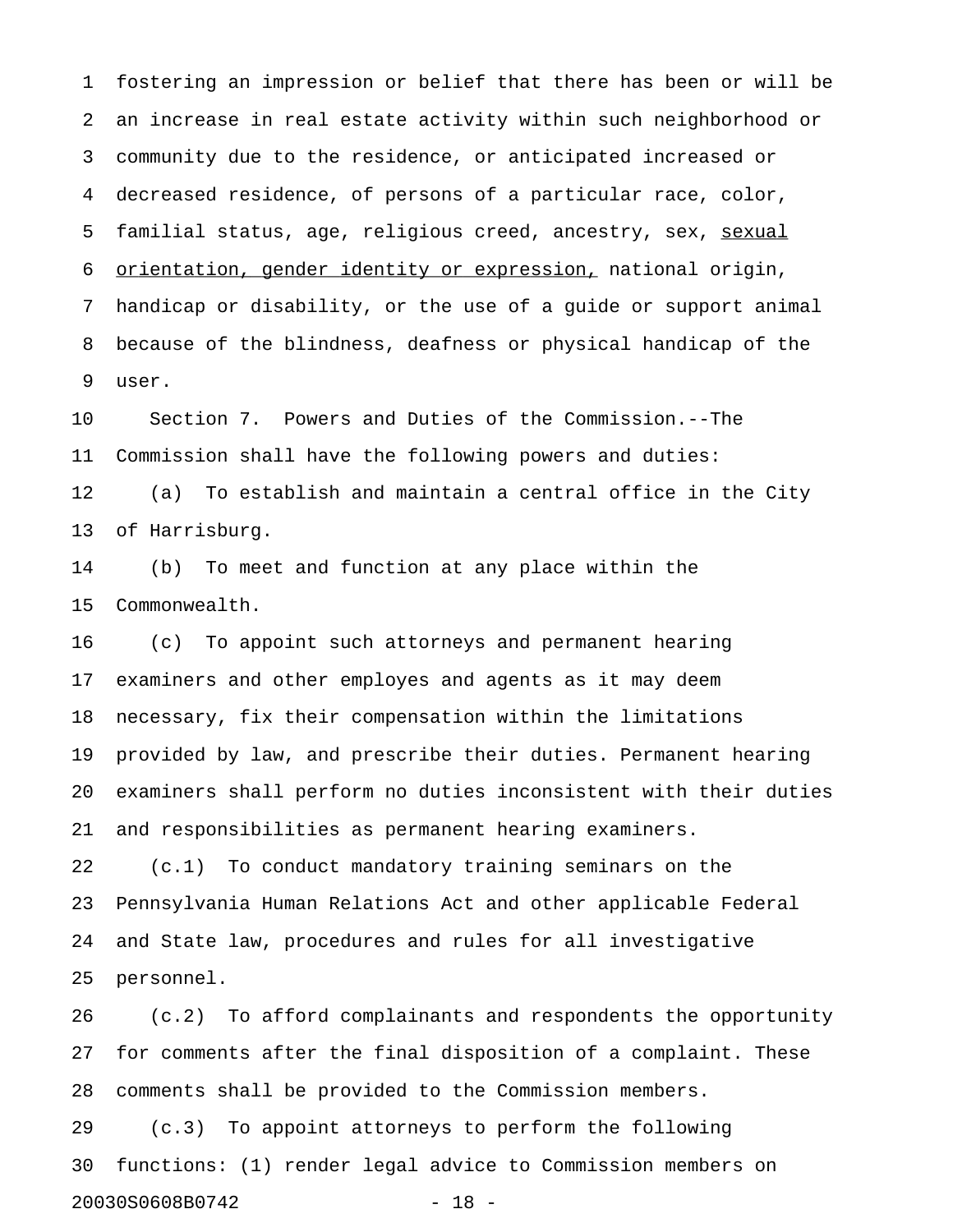1 matters appearing before it; or (2) give legal assistance to 2 complainants appearing before the Commission or hearing 3 examiners. These responsibilities shall require a separate staff 4 of attorneys to perform each function.

5 (d) To adopt, promulgate, amend and rescind rules and 6 regulations to effectuate the policies and provisions of this 7 act.

8 (e) To formulate policies to effectuate the purposes of this 9 act and make recommendations to agencies and officers of the 10 Commonwealth or political subdivisions of government or board, 11 department, commission or school district thereof to effectuate 12 such policies.

13 (f) To initiate, receive, investigate and pass upon 14 complaints charging unlawful discriminatory practices.

15 (f.1) To investigate where no complaint has been filed but 16 with the consent of at least eight of the members of the 17 Commission any problem of racial discrimination with the intent 18 of avoiding and preventing the development of racial tension. 19 (f.2) On request of the Governor, the General Assembly or 20 the Attorney General, to investigate claims of excessive use of 21 force by police in civil rights protest activities.

22 (g) (1) To hold hearings, subpoena witnesses, compel their 23 attendance, administer oaths, take testimony of any person under 24 oath or affirmation and, in connection therewith, to compel 25 <u>answers to interrogatories</u>, to require the production for 26 examination of any books and papers relating to any matter under 27 investigation where a complaint has been properly filed before 28 the Commission. The Commission may make rules as to the issuance 29 of subpoenas by individual Commissioners. In case of contumacy 30 or refusal to obey a subpoena issued to any person any court of 20030S0608B0742 - 19 -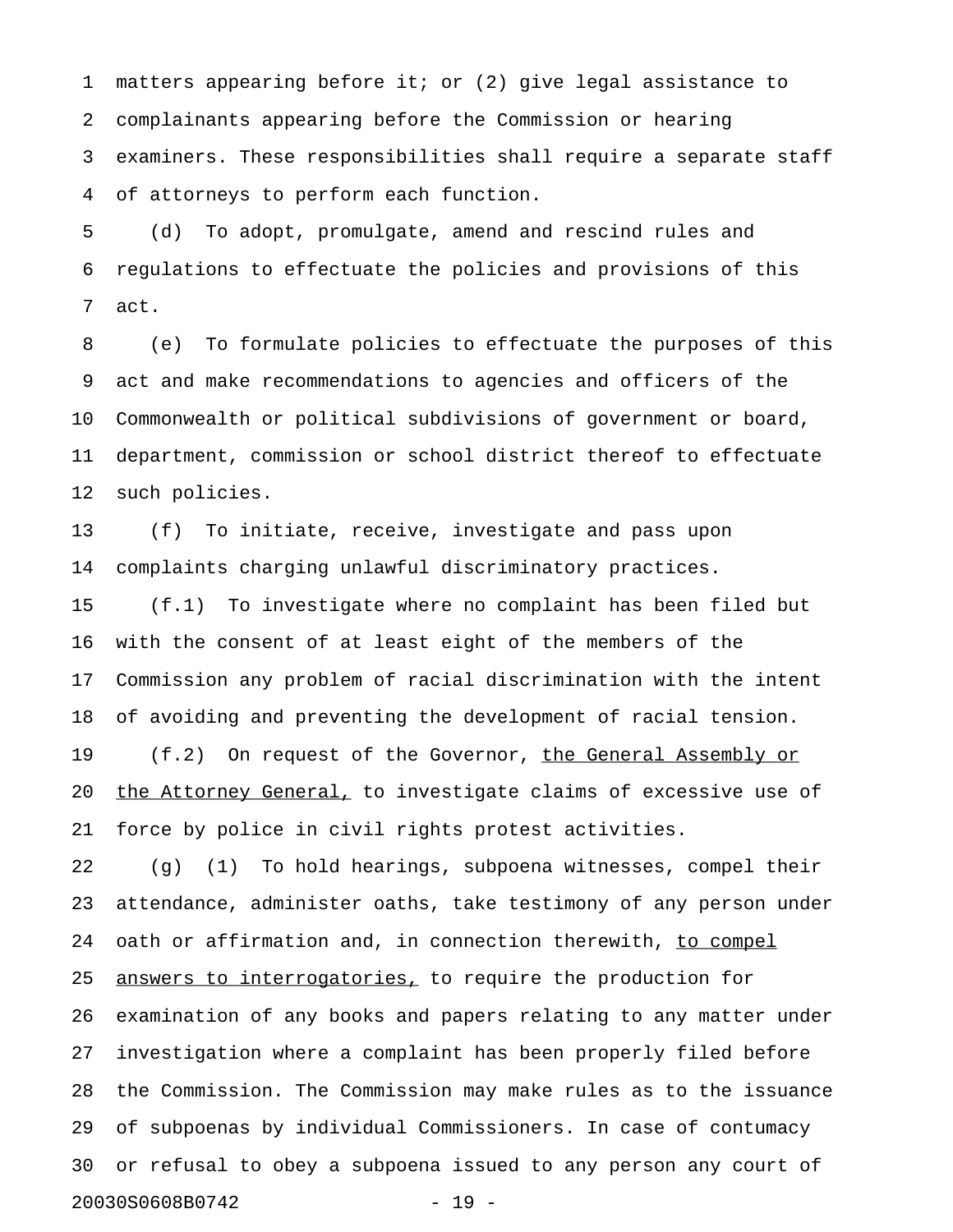1 jurisdiction, upon application by the Commission, may issue to 2 such person an order requiring such person to appear before the 3 Commission, there to produce documentary evidence, if so 4 ordered, or there to give evidence touching the matter in 5 question, and any failure to obey such order of the court may be 6 punished by said court as a contempt thereof.

7 (2) No person shall be excused from attending and 8 testifying, or from producing records, correspondence, documents 9 or other evidence in obedience to the subpoena of the Commission 10 or of any individual Commissioner, on the ground that the 11 testimony or evidence required of him may tend to incriminate 12 him or subject him to a penalty or forfeiture, but no person 13 shall be prosecuted or subjected to any penalty or forfeiture 14 for or on account of any transaction, matter or thing concerning 15 which he is compelled, after having claimed his privilege 16 against self-incrimination, to testify or produce evidence, 17 except that such person so testifying shall not be exempt from 18 prosecution and punishment for perjury committed in so 19 testifying. The immunity herein provided shall extend only to 20 natural persons so compelled to testify.

21 (h) To inspect upon request such records of the Commonwealth 22 or any political subdivision, board, department, commission or 23 school district thereof as it may deem necessary or advisable to 24 carry into effect the provisions of this act.

25 (i) To create such advisory agencies and conciliation 26 councils, local or state-wide, as will aid in effectuating the 27 purposes of this act. The Commission may itself or it may 28 empower these agencies and councils to (1) study the problems of 29 discrimination in all or specific fields of human relationships 30 when based on race, color, familial status, religious creed, 20030S0608B0742 - 20 -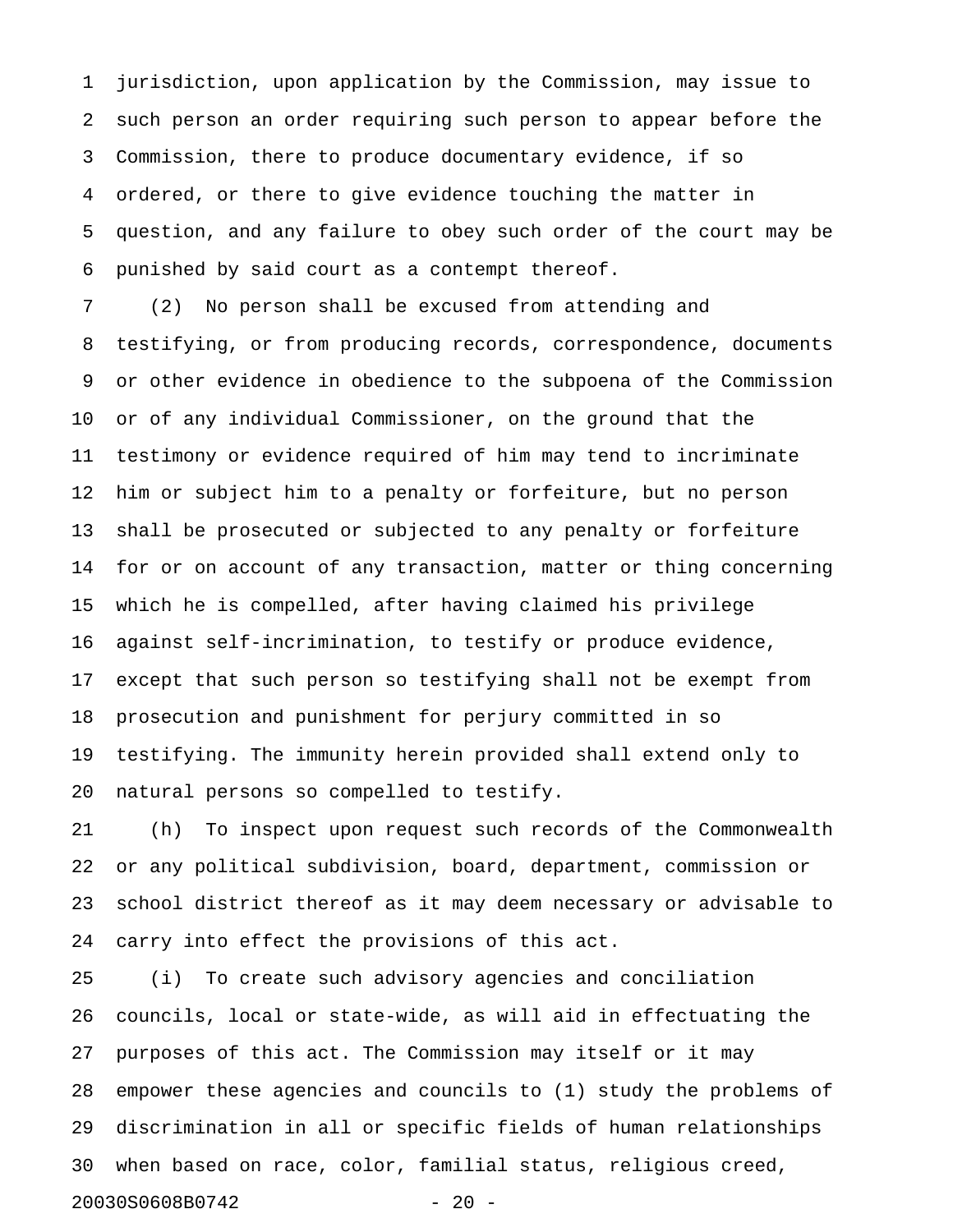1 ancestry, age, sex, sexual orientation, gender identity or 2 expression, national origin or handicap or disability, and (2) 3 foster, through community effort or otherwise, good will among 4 the groups and elements of the population of the State. Such 5 agencies and councils may make recommendations to the Commission 6 for the development of policies and procedure in general. 7 Advisory agencies and conciliation councils created by the 8 Commission shall be composed of representative citizens, serving 9 without pay, but the Commission may make provision for technical 10 and clerical assistance to such agencies and councils, and for 11 the payment of the expenses of such assistance.

12 (j) To issue such publications and such results of 13 investigations and research as, in its judgment, will tend to 14 promote good will and minimize or eliminate discrimination 15 because of race, color, familial status, religious creed, 16 ancestry, age, sex, sexual orientation, gender identity or 17 expression, national origin or handicap or disability.

18 (k) To submit an annual report for each fiscal year by the 19 following March 31 to the General Assembly, the Labor and 20 Industry Committee of the Senate and the State Government 21 Committee of the House of Representatives and the Governor 22 describing in detail the types of complaints received, the 23 investigations, status of cases, Commission action which has 24 been taken, how many were found to have probable cause, how many 25 were resolved by public hearing and the length of time from the 26 initial complaint to final Commission resolution. It shall also 27 contain recommendations for such further legislation concerning 28 abuses and discrimination because of race, color, familial 29 status, religious creed, ancestry, national origin, age, sex, 30 sexual orientation, gender identity or expression, handicap or 20030S0608B0742 - 21 -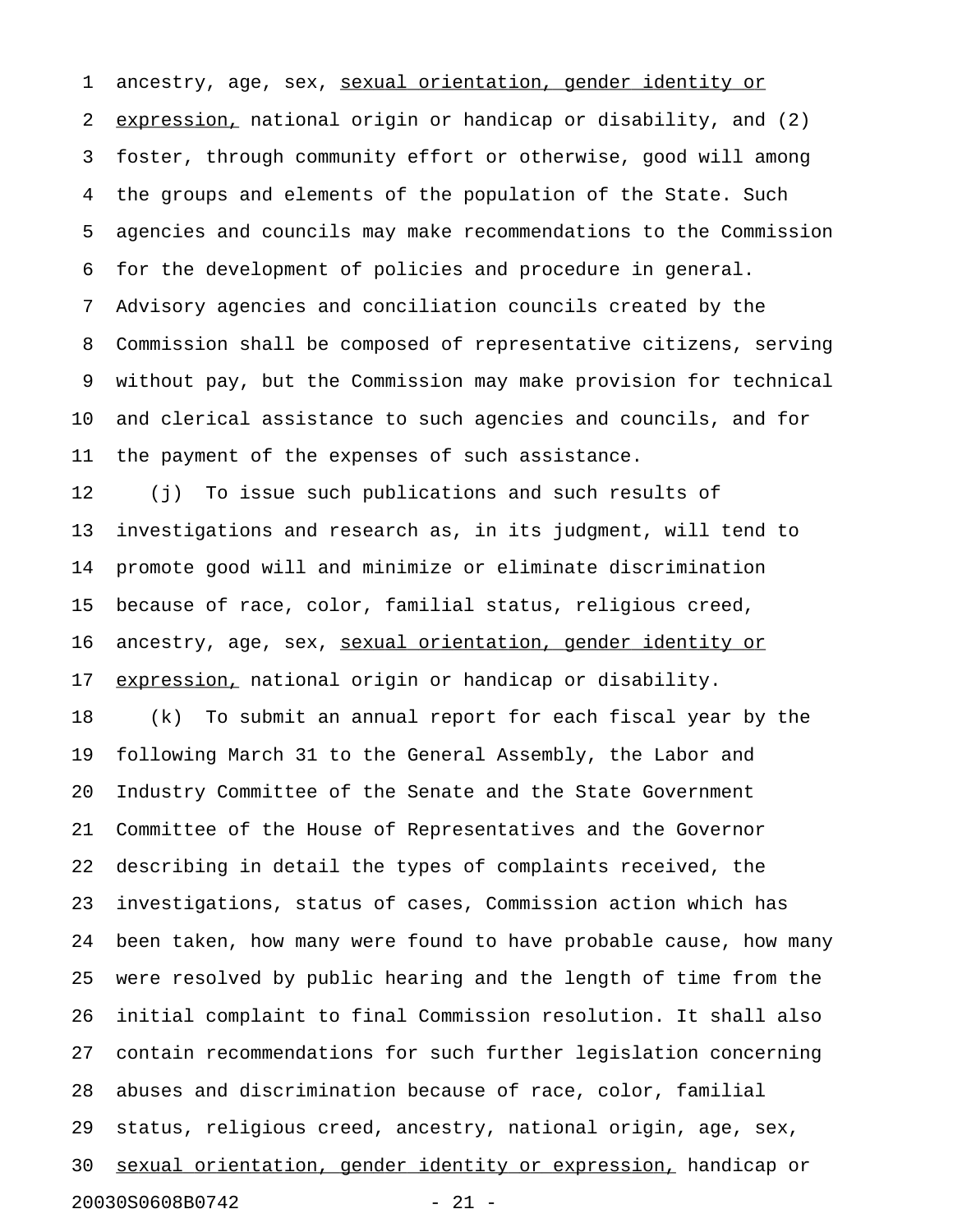1 disability or the use of a guide or support animal because of 2 the blindness, deafness or physical handicap of the user or 3 because the user is a handler or trainer of support or guide 4 animals, as may be desirable.

5 (l) To prepare and distribute fair practices notices. 6 (n) To notify local human relations commissions of 7 complaints received by the Pennsylvania Human Relations 8 Commission involving persons within a commission's jurisdiction. 9 The Pennsylvania Human Relations Commission may enter into work-10 sharing agreements with those local commissions having 11 comparable jurisdiction and enforcement authority.

12 (o) To prepare and publish all findings of fact, conclusions 13 of the law, final decisions and orders made after a public 14 hearing by the hearing examiners, Commission panel or full 15 Commission.

16 (p) To give public access to the commission's compliance 17 manual.

18 (q) To preserve opinions rendered by the Commission for five 19 years from the date of publication.

20 Section 5. Section 8 of the act, amended July 12, 1996 21 (P.L.684, No.117), is amended to read:

22 Section 8. Educational Program.--Each student is entitled to 23 an educational experience that is free from bias and

24 discrimination and that reflects and supports the gender, race

25 and cultural diversity present in this Commonwealth. The twin

26 goals of the State's educational system are to provide equal

27 opportunity for all students in all State-supported elementary,

28 secondary, vocational, post-secondary and higher educational

29 institutions and to maximize the potential of all students

30 regardless of race or color, religion or creed, national origin

20030S0608B0742 - 22 -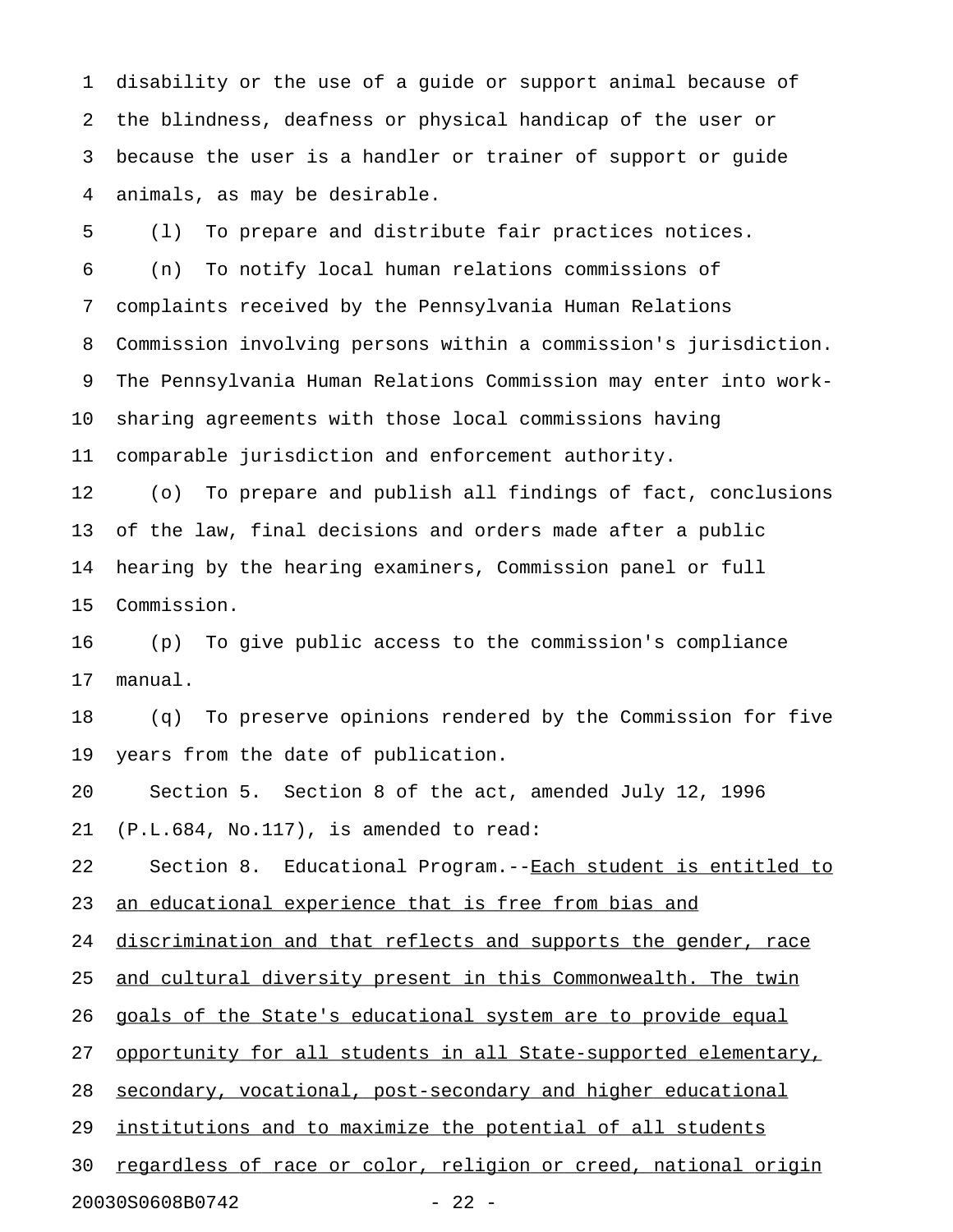1 or cultural heritage, gender or gender identity or expression, 2 sexual orientation, ancestry, handicap or disability. The 3 Commission, in cooperation with the Department of Education, is 4 authorized to [recommend] support a multicultural multiracial, 5 gender-fair educational program, designed for the students of 6 the schools in this Commonwealth and for all other residents 7 thereof, with emphasis on [foreign] cultural and language 8 studies, as well as on the basic shared precepts and principles 9 of United States culture, in order to promote [cultural 10 understanding and appreciation and] knowledge about and respect 11 for diversity and pluralism to further good will among all 12 persons, [without regard to] inclusive of race, class, color, 13 familial status, religious creed, ancestry, age, sex, sexual 14 orientation, gender identity or expression, national origin, 15 handicap or disability.

16 Section 6. Section 9(b), (d.1) and (h) of the act, amended 17 December 20, 1991 (P.L.414, No.51) and June 25, 1997 (P.L.326, 18 No.34), are amended and the section is amended by adding a 19 subsection to read:

20 Section 9. Procedure.--\* \* \*

21 (b) (1) After the filing of any complaint, or whenever 22 there is reason to believe that an unlawful discriminatory 23 practice has been committed, the Commission shall make a prompt 24 investigation in connection therewith.

25 (2) The Commission shall send a copy of the complaint to the 26 named respondent within thirty days from the date of docketing 27 the complaint, unless otherwise required by the Fair Housing 28 Act.

29 (3) A respondent shall file with the Commission the original 30 and one copy of a written, verified answer to the complaint 20030S0608B0742 - 23 -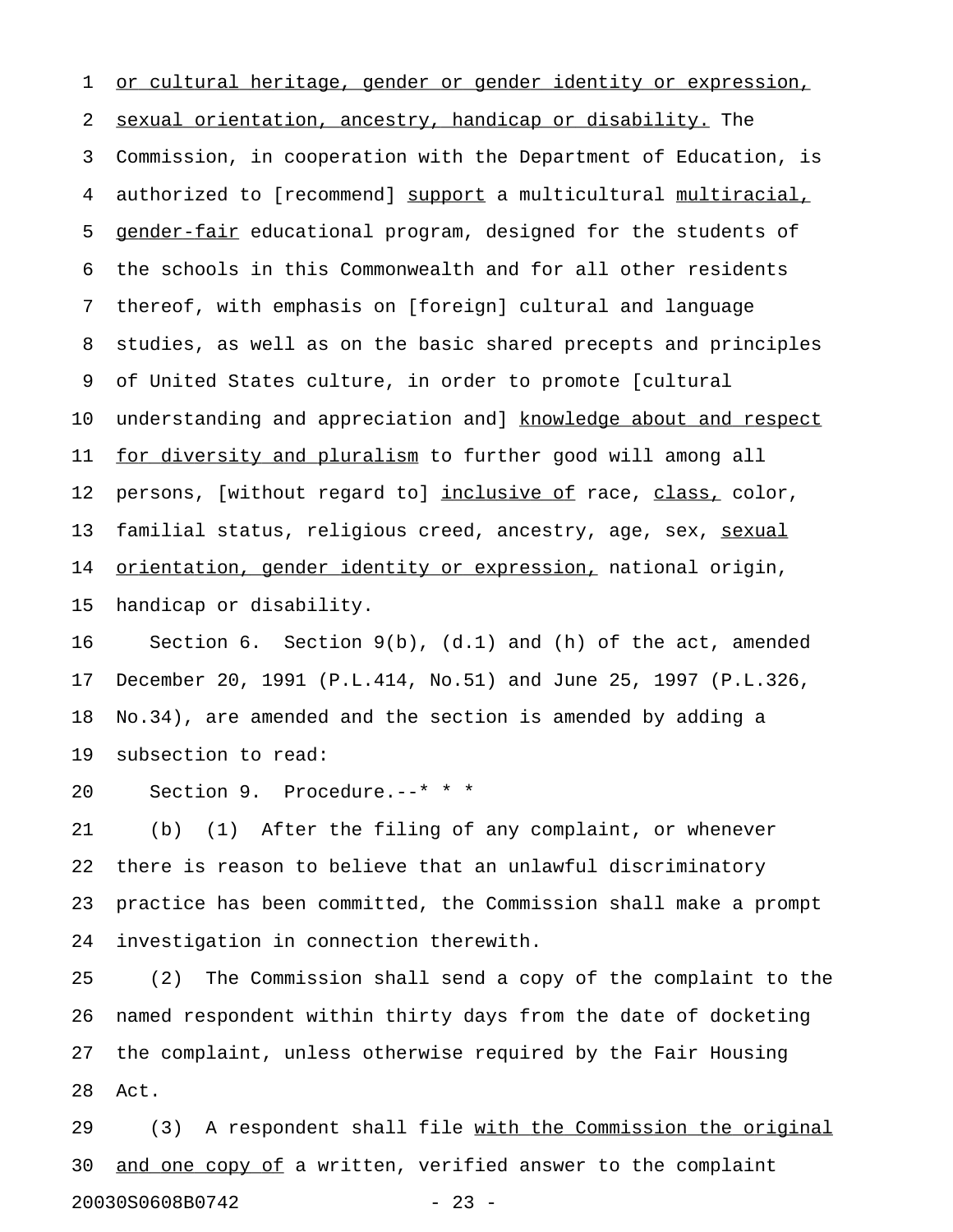1 within thirty days of service of the complaint, along with any 2 accompanying exhibits and a certificate of service that the 3 answer and accompanying exhibits have been served on the 4 complainant, unless otherwise required by the Fair Housing Act. 5 The Commission, upon request of the respondent, may grant an 6 extension of not more than thirty additional days, unless 7 otherwise required by the Fair Housing Act. A respondent shall 8 send a copy of the answer, any accompanying exhibits and the 9 certificate of service to the named complainant at the time of 10 filing the answer with the Commission. The Commission shall 11 impose a fine of fifty dollars (\$50) upon the respondent, 12 payable to the Commission, if the respondent fails to serve a 13 copy of the answer and accompanying exhibits to the complainant 14 at the time of filing the answer with the Commission. 15 (4) After service of the complaint, the Commission shall

16 encourage voluntary and informed predetermination settlements 17 between parties.

18 \* \* \*

19 (d.1) When notice of hearing is given as set forth in 20 subsection (d) and an election procedure is required by the Fair 21 Housing Act, either party may elect to have the claim asserted 22 in the complaint decided in a civil action brought under the 23 original jurisdiction of Commonwealth Court. The written notice 24 of the Commission shall be sent to all parties and will inform 25 them of their right to take civil action. An election must be 26 made within twenty days after receipt of the notice of hearing. 27 A party making this election shall notify the Commission and all 28 other parties. If an election for civil action is made by either 29 party, the Commission shall, within thirty days from the date of 30 election, commence and maintain a civil action on behalf of the 20030S0608B0742 - 24 -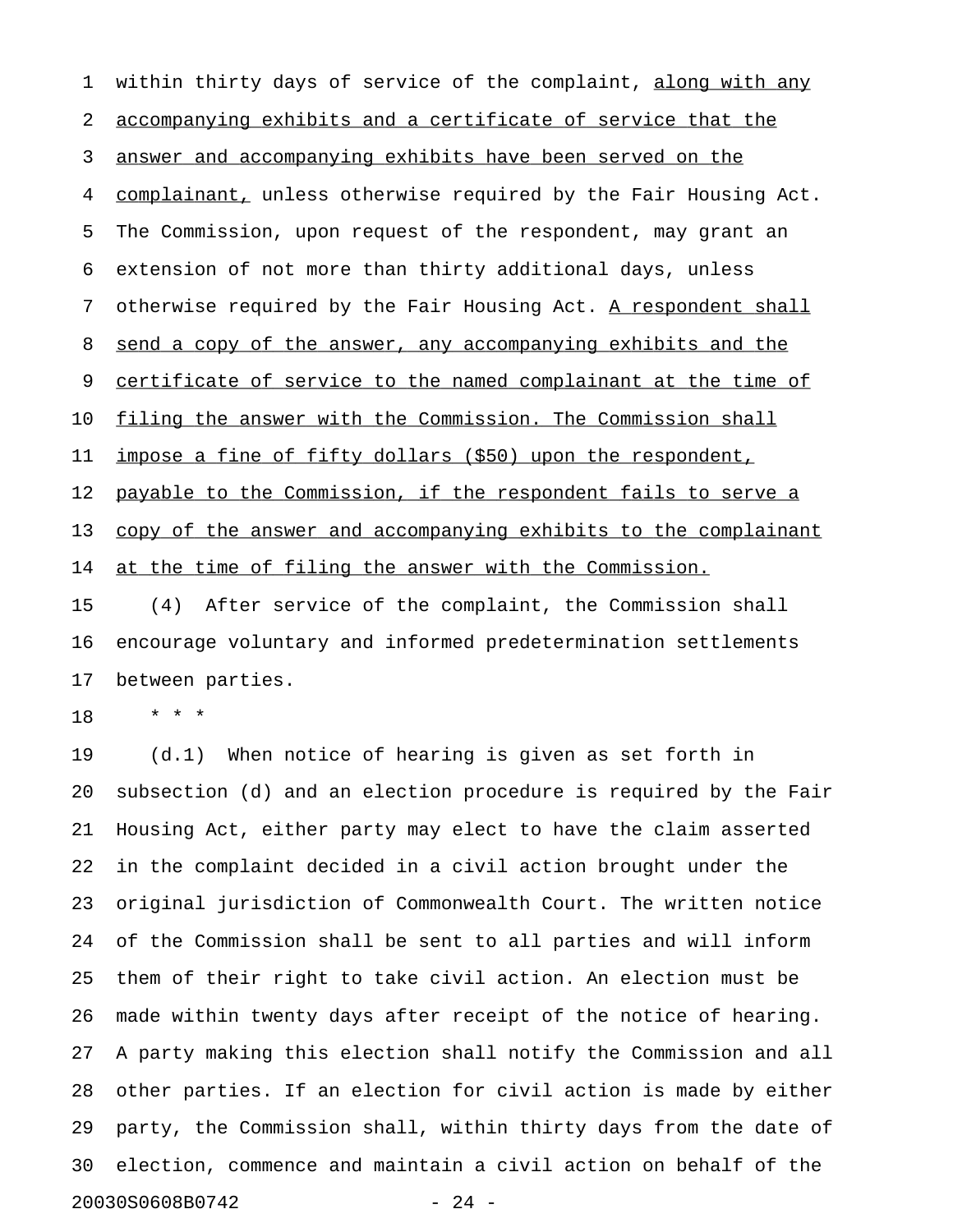1 complainant provided, however, that, whenever the Attorney 2 General signs and files the complaint pursuant to subsection 3 (a), the Attorney General shall, within thirty days from the 4 date of election, commence and maintain a civil action on behalf 5 of the complainant. In those cases commenced by the Attorney 6 General, the Commission shall have the right to intervene. In 7 any action brought under this subsection:

8 (1) All filing fees shall be waived for the Commission and 9 all parties, including the action brought under Commonwealth 10 Court's original jurisdiction and any appeal arising out of such 11 action.

12 (2) If, after a trial, Commonwealth Court finds that a 13 respondent engaged in or is engaging in any unlawful 14 discriminatory practice as defined in this act, the court may 15 award attorney fees and costs to the complainant on whose behalf 16 the action was commenced.

17 (3) If, after a trial, Commonwealth Court finds that a 18 respondent has not engaged in or is not engaging in any unlawful 19 discriminatory practice as defined in this act, the court may 20 award attorney fees and costs to the prevailing respondent if 21 the respondent proves that the complaint upon which the civil 22 action was based was brought in bad faith.

23 (4) If, after a trial, the Commonwealth Court finds that a 24 respondent has not engaged in any unlawful discriminatory 25 practice as defined in this act, the court may award attorney 26 fees and costs to the prevailing respondent if the court 27 determines that the complaint is frivolous and that the 28 Commission dealt with the party complained against in a wilful, 29 wanton and oppressive manner, in which case the Commission shall 30 be ordered to pay such costs and attorney fees. 20030S0608B0742 - 25 -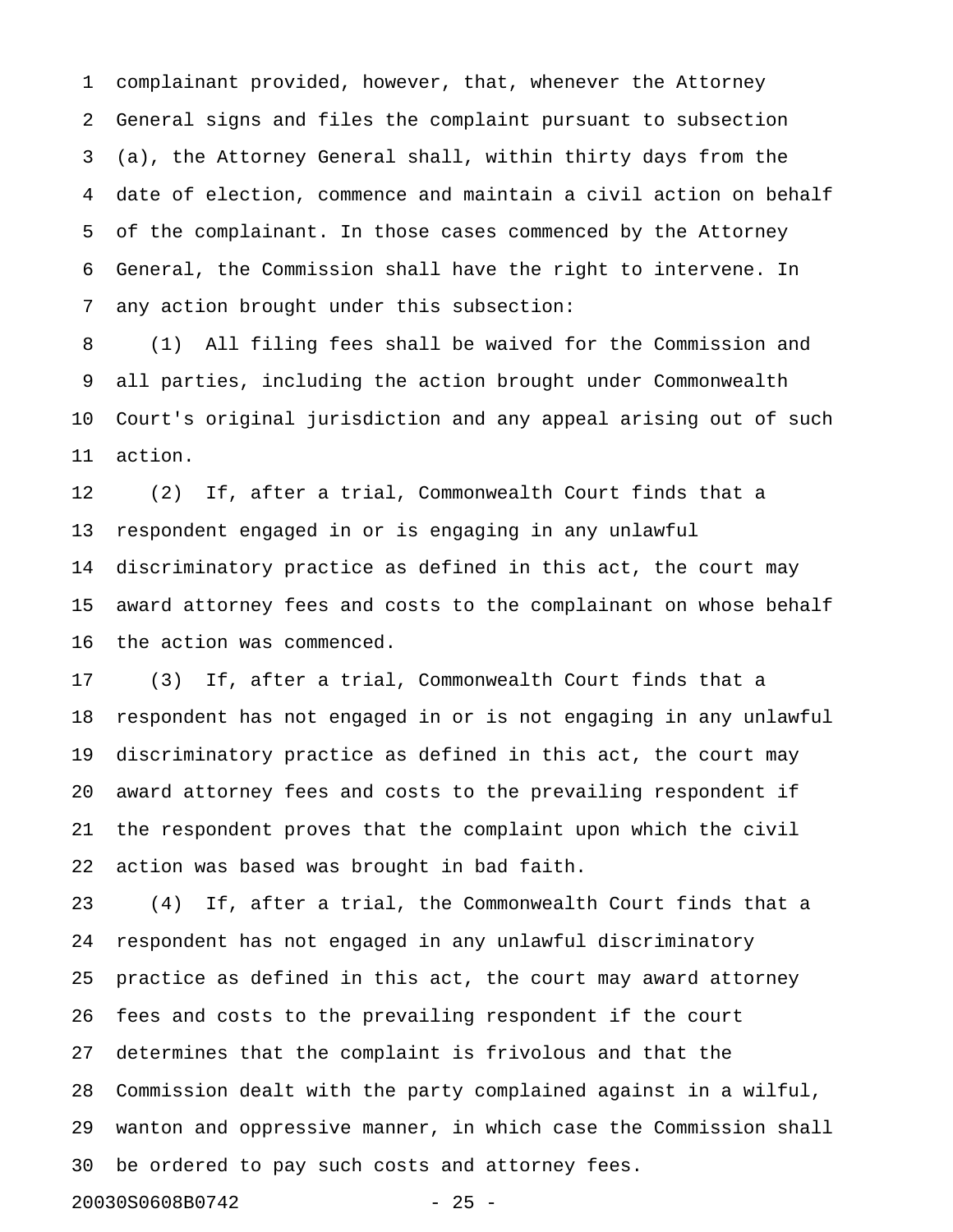1 (5) Any party may demand a trial by jury.

2  $* * * *$ 

3 (h) Any complaint filed pursuant to this section must be so 4 filed within [one hundred eighty] three hundred days after the 5 alleged act of discrimination, unless otherwise required by the 6 Fair Housing Act.

7 \* \* \*

8 (k) (1) At the conclusion of the Commission's involvement 9 in a complaint, either party may request in writing a copy of 10 the Commission's file of the investigation. Records provided to 11 the requesting party shall be furnished at the requesting 12 party's expense, except that these charges shall be waived if: 13 (i) the requesting party requests a waiver of charges due to 14 low family income; or 15 (ii) the Commission determines that the cost of producing

16 the records is de minimis.

17 (2) The Commission shall inform the requesting party of the

18 costs to produce the records, and the requesting party shall

19 remit this amount to the Commission prior to release of the

20 records, unless the charges are waived by the Commission as

21 provided. The Commission shall produce the records as soon as

22 reasonably possible, but not later than forty-five days from

23 receipt of the written request for the records, unless the

24 required payment or request for waiver of fees has not been

25 received by the Commission within forty-five days, in which case

26 the Commission shall release the records promptly upon receipt

27 of payment or request for waiver of fees.

28 (3) The Commission shall not be required under this section 29 to release any of the following:

30 (i) A record not within its custody and control at the time 20030S0608B0742 - 26 -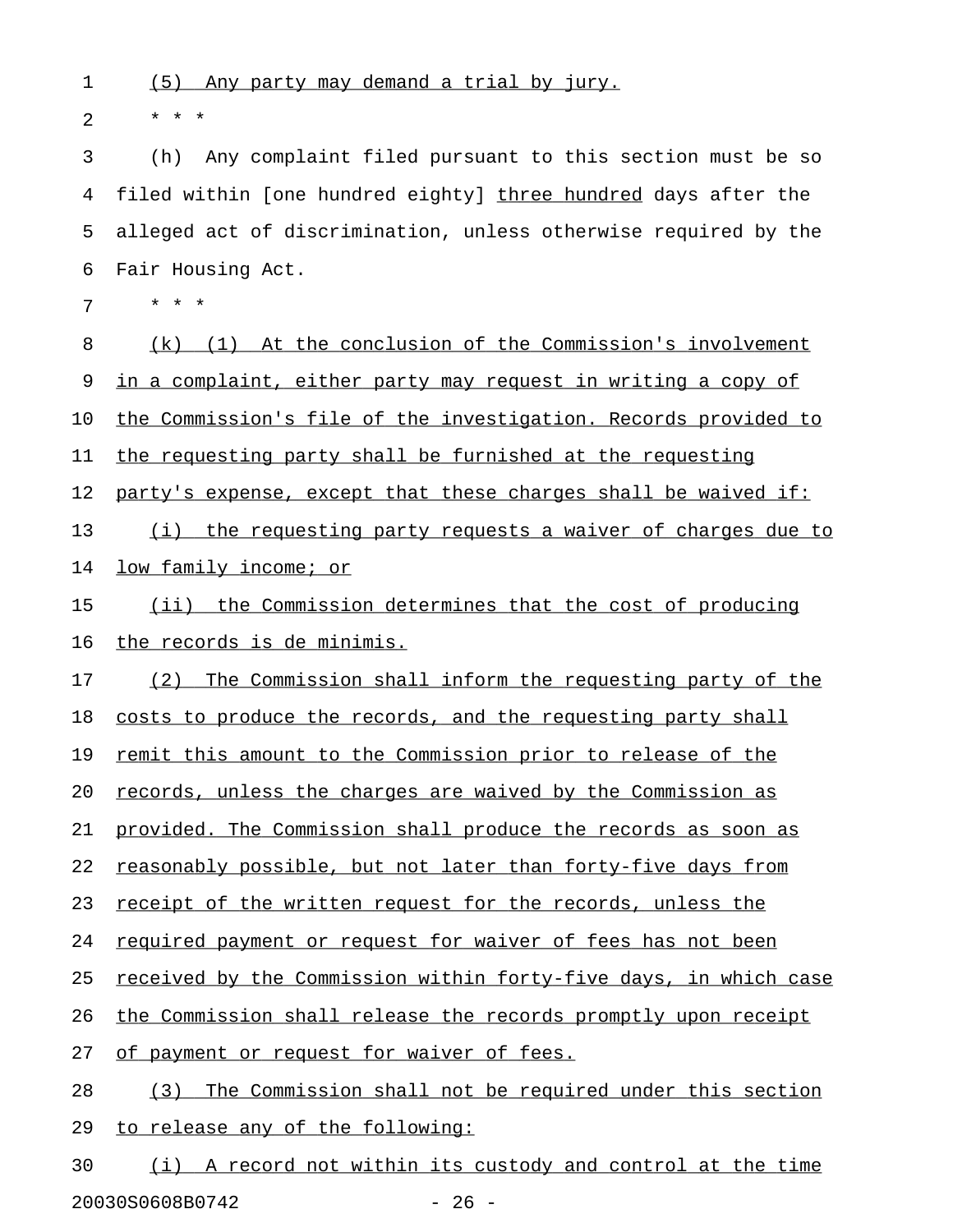1 of the request.

| 2  | (ii) A record, report, memorandum or communication dealing           |
|----|----------------------------------------------------------------------|
| 3  | with the internal practice, policy and procedure of the              |
| 4  | Commission.                                                          |
| 5  | (iii) A record, report, memorandum or mental impression              |
| 6  | prepared by a Commission attorney.                                   |
| 7  | (iv) A record, report, memorandum or communication regarding         |
| 8  | any endeavor to eliminate the unlawful discriminatory practice       |
| 9  | complained of by conference, conciliation or persuasion, as          |
| 10 | required by subsections $(b)(4)$ and $(c)$ , commonly referred to as |
| 11 | "settlement negotiations."                                           |
| 12 | (v) The identity and statements of a witness which the               |
| 13 | Commission's investigatory file states, in writing, was obtained     |
| 14 | with an assurance of confidentiality to the witness.                 |
| 15 | Those investigatory records which constitute interim<br>(vi)         |
| 16 | mental impressions of a Commission employe about a case.             |
| 17 | However, the final case analysis by the fact-finder supporting a     |
| 18 | finding of the fact-finder shall be produced.                        |
| 19 | (4) Any reasonably segregable portion of a record shall be           |
| 20 | provided to any person requesting such record after deletion of      |
| 21 | the portions which are exempt under paragraph (3).                   |
| 22 | (5) This section shall not create or alter any privilege             |
| 23 | under the law.                                                       |
| 24 | Section 7. The act is amended by adding a section to read:           |
| 25 | Section 9.4. Evidence of Complainant's Sexual Conduct in             |
| 26 | Sexual Harassment Cases.--(a) In cases including allegations of      |
| 27 | sexual harassment, evidence of specific instances of                 |
| 28 | complainant's past sexual conduct, opinion evidence of the           |
| 29 | complainant's past sexual conduct and reputation evidence of the     |
| 30 | complainant's past sexual conduct shall not be admissible in         |
|    |                                                                      |

20030S0608B0742 - 27 -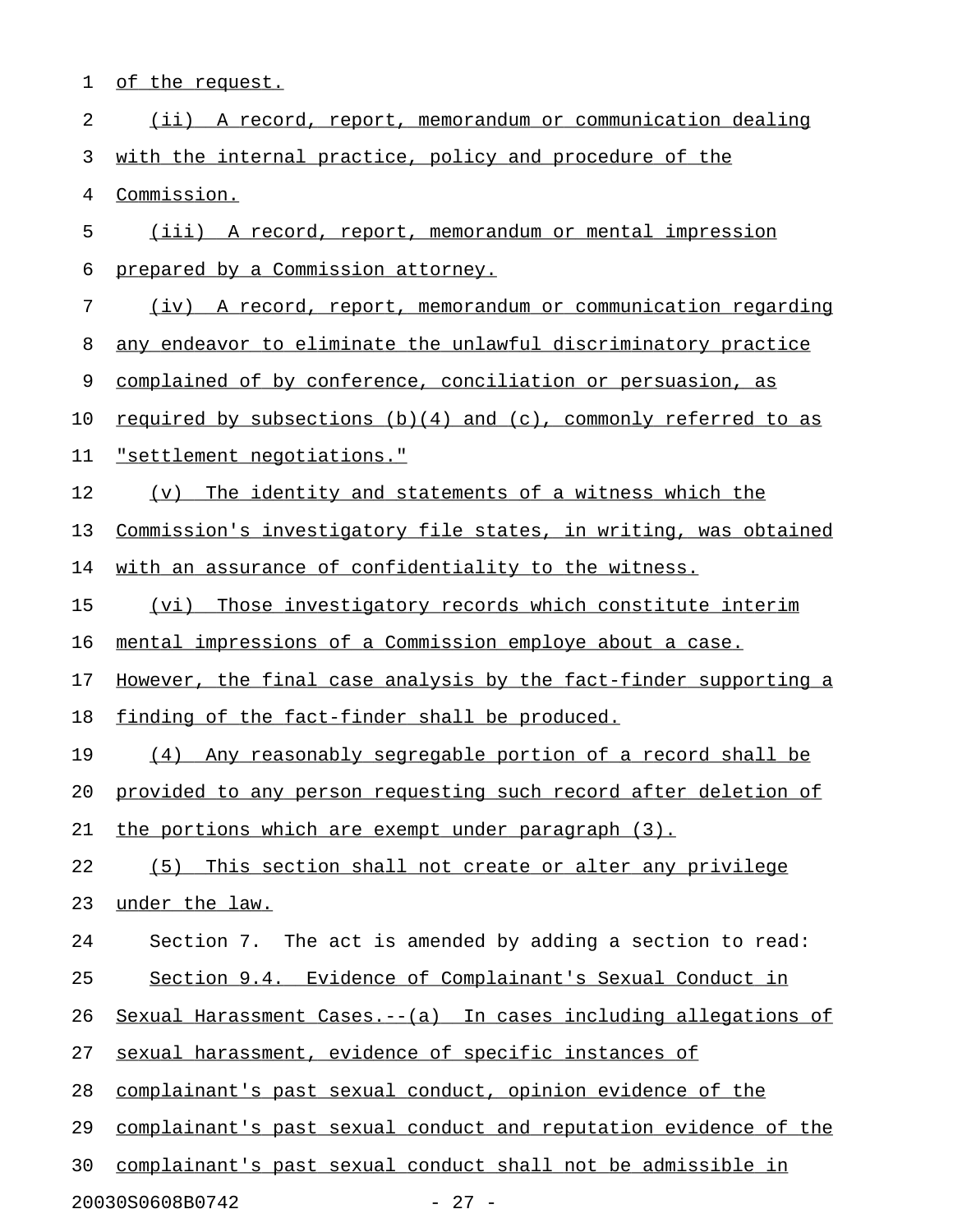1 proceedings under this act before the Commission or in court to 2 prove welcomeness by the complainant or the absence of injury to 3 the complainant, unless the injury alleged by the complainant is 4 in the nature of loss of consortium. This prohibition shall not 5 apply to past sexual conduct with the respondent where 6 welcomeness of respondent's alleged conduct by the complainant 7 is at issue and such evidence is otherwise admissible pursuant 8 to the rules of evidence. 9 (b) A respondent who proposes to offer evidence of the 10 complainant's past sexual conduct under subsection (a) shall 11 file a written motion and offer of proof at the time of a 12 Commission hearing or trial in court, wherever the case may be. 13 If, in connection with the Commission hearing or trial in court, 14 the Commission or court determines that the motion and offer of 15 proof are sufficient on their faces, the Commission or court 16 shall order an in camera proceeding. If the Commission or court 17 finds that evidence offered by the respondent regarding the 18 sexual conduct of the complainant is relevant and that the 19 probative value of the evidence offered is not outweighed by its 20 collateral nature or the probability that its admission will 21 create undue prejudice, confusion of the issues or unwarranted 22 invasion of the privacy of the complainant, the Commission or 23 court shall enter an order setting forth with specificity what 24 evidence may be introduced and the reasons why the Commission or 25 court finds that such evidence satisfies the standards contained 26 in this section. The respondent may then offer evidence under 27 the order of the Commission or court. 28 Section 8. Section 12 of the act, amended December 20, 1991 29 (P.L.414, No.51), is amended to read: 30 Section 12. Construction and Exclusiveness of Remedy.--

20030S0608B0742 - 28 -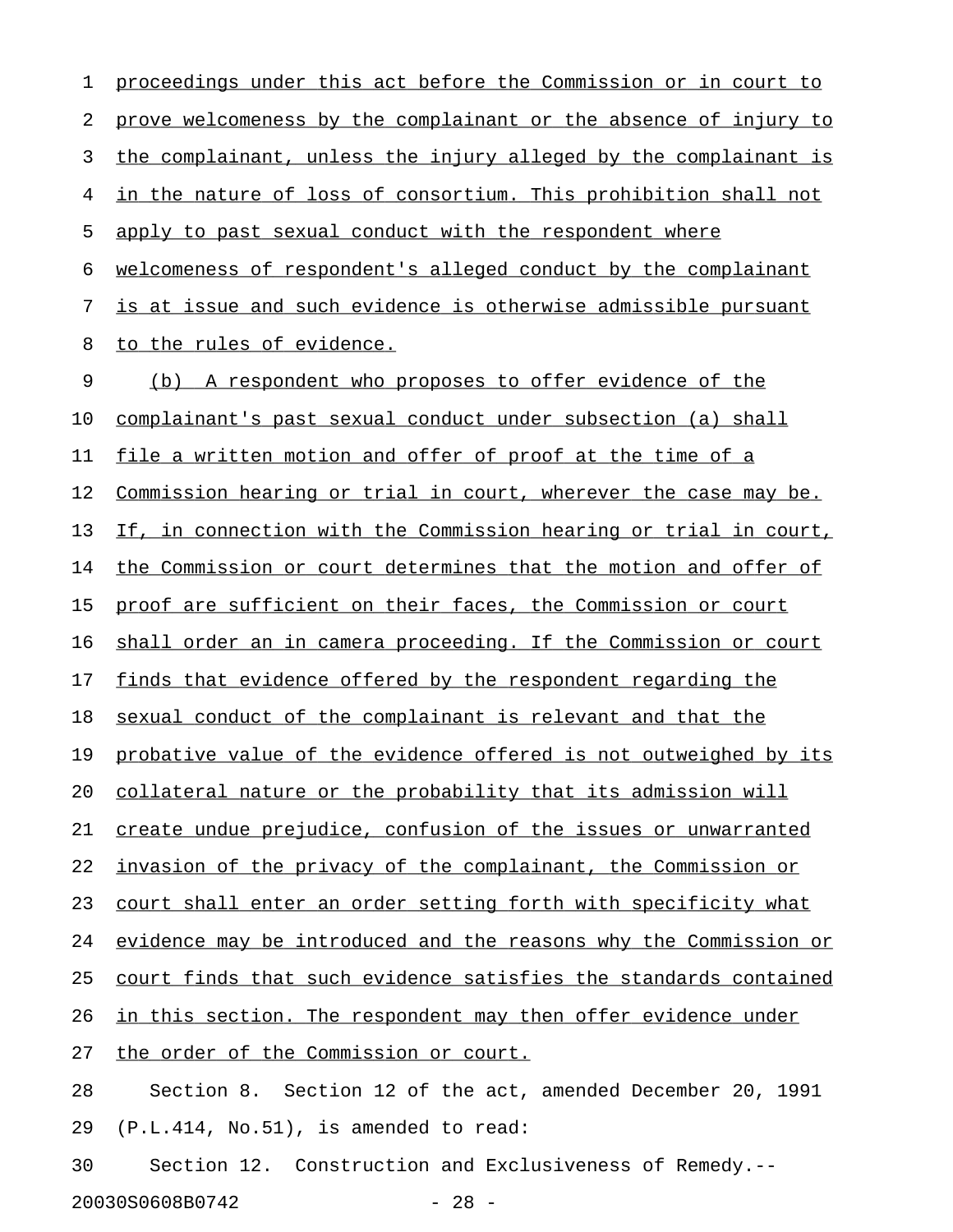1 (a) The provisions of this act shall be construed liberally 2 for the accomplishment of the purposes thereof, and any law 3 inconsistent with any provisions hereof shall not apply.

4 (b) Except as provided in subsection (c), nothing contained 5 in this act shall be deemed to repeal or supersede any of the 6 provisions of any existing or hereafter adopted municipal 7 ordinance, municipal charter or of any law of this Commonwealth 8 relating to discrimination because of race, color, familial 9 status, religious creed, ancestry, age, sex, sexual orientation, 10 gender identity or expression, national origin or handicap or 11 disability, but as to acts declared unlawful by section five of 12 this act the procedure herein provided shall, when invoked, be 13 exclusive and the final determination therein shall exclude any 14 other action, civil or criminal, based on the same grievance of 15 the complainant concerned. If the complainant institutes any 16 action based on such grievance without resorting to the 17 procedure provided in this act, such complainant may not 18 subsequently resort to the procedure herein. In the event of a 19 conflict between the interpretation of a provision of this act 20 and the interpretation of a similar provision contained in any 21 municipal ordinance, the interpretation of the provision in this 22 act shall apply to such municipal ordinance.

23 (c) (1) In cases involving a claim of discrimination, if a 24 complainant invokes the procedures set forth in this act, that 25 individual's right of action in the courts of the Commonwealth 26 shall not be foreclosed. If within [one (1) year] six months, or 27 in cases alleging age discrimination, within sixty days, after 28 the filing of a complaint with the Commission, the Commission 29 dismisses the complaint or has not entered into a conciliation 30 agreement to which the complainant is a party, the Commission 20030S0608B0742 - 29 -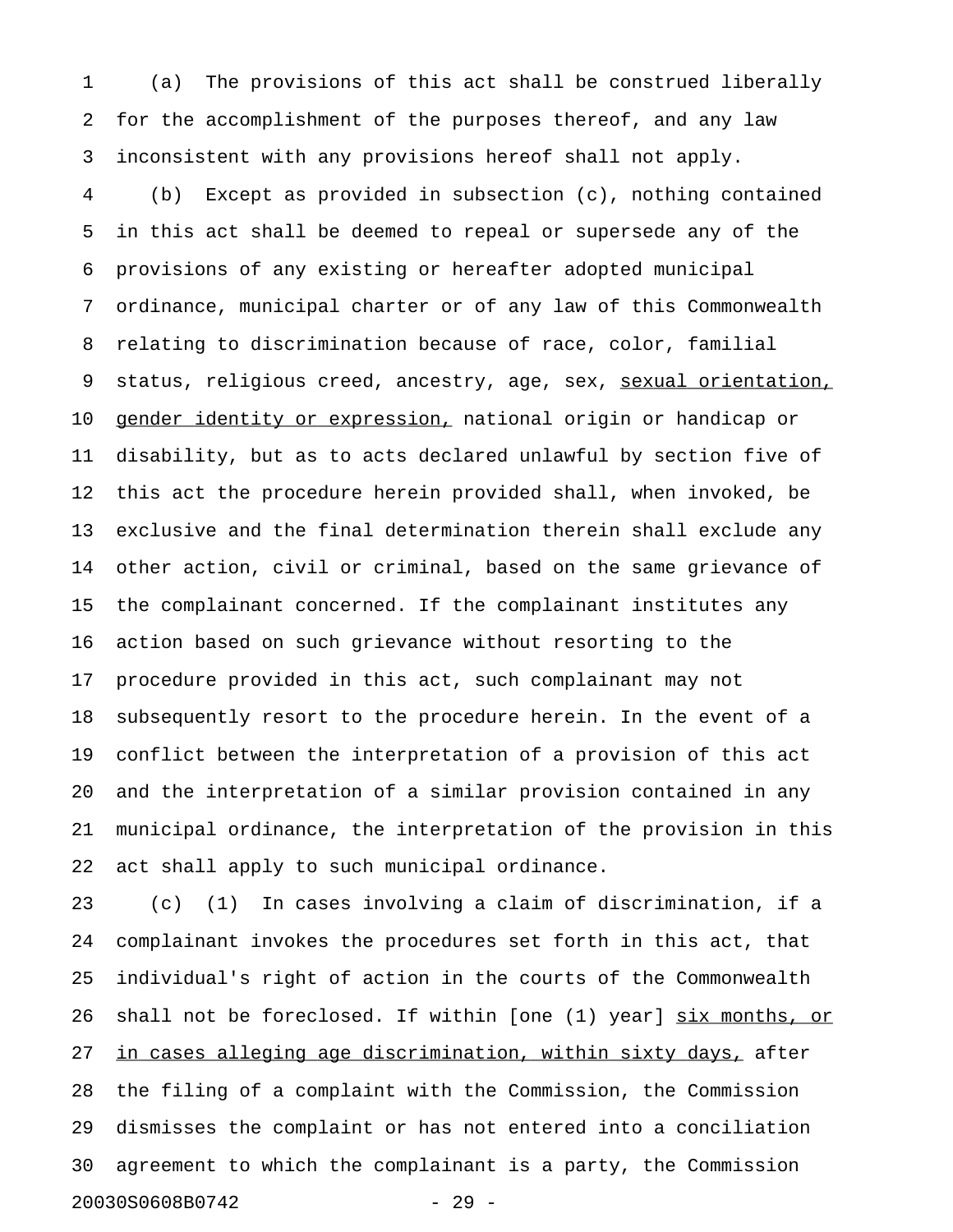1 must so notify the complainant. [On] The notice shall also 2 inform the complainant that on receipt of such a notice the 3 complainant [shall be able] has the right to bring an action in 4 the courts of common pleas of the Commonwealth based on the 5 right to freedom from discrimination granted by this act.

6 (2) An action under this subsection shall be filed within 7 two years after the date of notice from the Commission closing 8 the complaint. Any complaint so filed shall be served on the 9 Commission at the time the complaint is filed in court. The 10 Commission shall notify the complainant of this requirement. 11 (3) If the court finds that the respondent has engaged in or 12 is engaging in an unlawful discriminatory practice charged in 13 the complaint, the court shall enjoin the respondent from 14 engaging in such unlawful discriminatory practice and order 15 affirmative action which may include, but is not limited to, 16 reinstatement or hiring of employes, granting of back pay, or 17 any other legal or equitable relief as the court deems 18 appropriate. Back pay liability shall not accrue from a date 19 more than three years prior to the filing of a complaint 20 charging violations of this act.

21 (4) The court shall serve upon the Commission any final 22 order issued in any action brought under this subsection.

23 (5) In any action under this subsection, any party may 24 demand a trial by jury.

25 (c.1) Notwithstanding subsections (a) and (c) or any other 26 provision of this act, nothing in this act shall be deemed to 27 authorize imposition by the Commission of remedial quota relief 28 in cases involving hiring or promoting of employes of the 29 Commonwealth, its agencies or instrumentalities or employes of 30 local governments and school districts in this Commonwealth. 20030S0608B0742 - 30 -